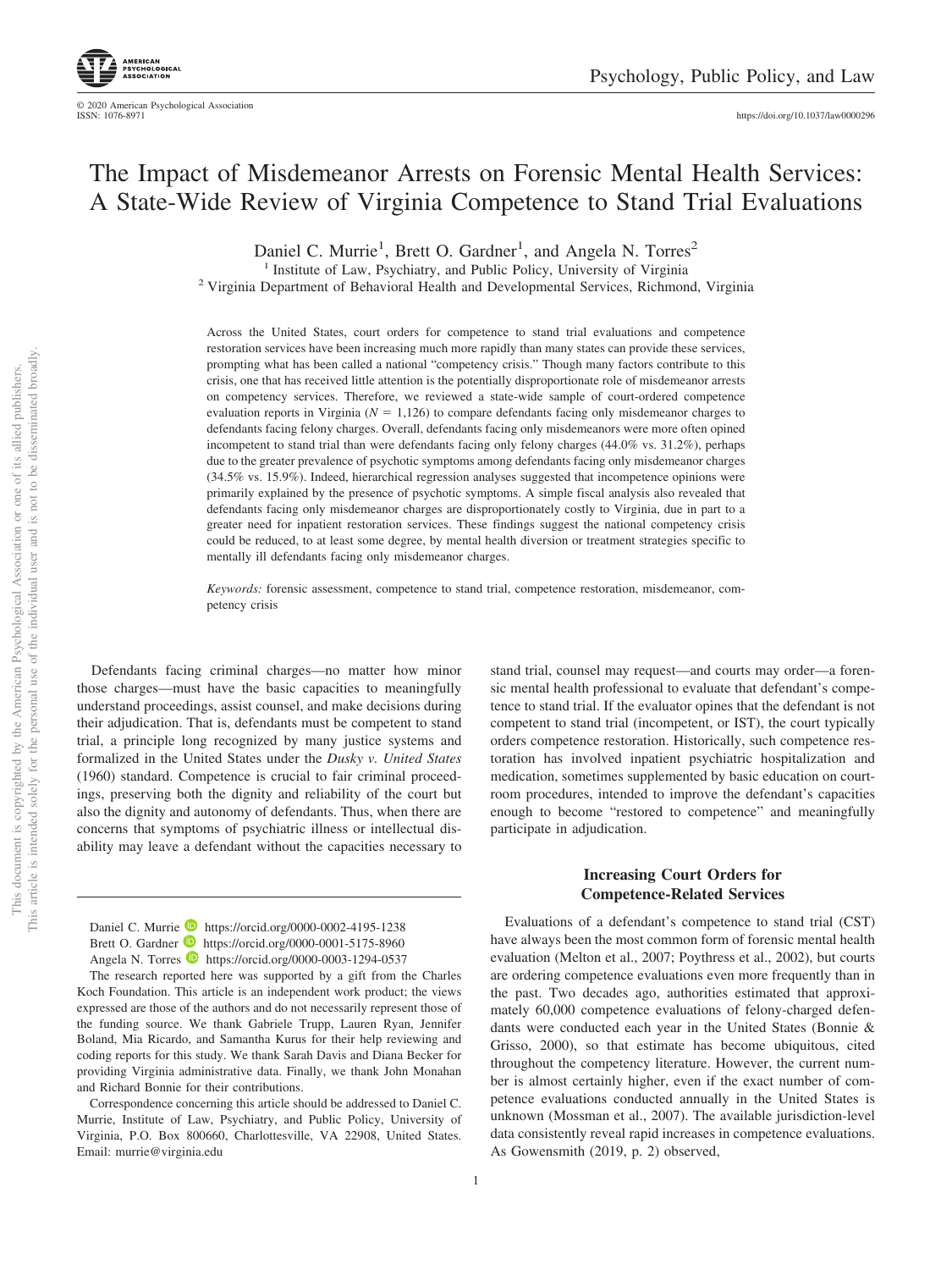CST evaluations in Wisconsin increased 32.5% from 2010 through 2015 (Wisconsin Department of Health Services, 2015), while evaluations in Washington increased 76.3% from 2001 through 2012 (Joint Legislative & Audit Review Committee, 2014). Colorado reported a 206% increase in the number of competence evaluations from 2005 to 2014 (Colorado Department of Human Services, 2015), and Los Angeles county reported a 273% increase from 2010 to 2015 (Sewall, 2016).

In Virginia, site of the present study, court orders for stand-alone competence evaluations of adults increased 218% from 690 in 2007 to 1,507 in 2018 (unpublished data from the Virginia Department of Behavioral Health and Developmental Services provided July 22,  $2020$ ).<sup>1</sup> Indeed, in a recent survey of forensic administrators and experts from nearly every state, 70% reported that they perceived referrals for competency evaluations of felony defendants were increasing, and 71% reported that they perceived referrals for competence evaluations of misdemeanor defendants were increasing (Warburton et al., 2020).

A natural consequence of increasing court orders for competence evaluations is an increase in the number of criminal defendants found IST and ordered to restoration services. Unless recent state increases in competence orders have been entirely spurious that is, inappropriate referrals of defendants who are actually competent—increased orders for competence evaluations inevitably yield increased numbers of defendants found IST, even if the actual proportion of defendants found incompetent remains the same. Again, Gowensmith (2019, p. 2) summarized some of these trends:

Wisconsin saw a 34.8% increase between 2011 and 2013 in defendants adjudicated IST and ordered to restoration (Wisconsin Department of Health Services, 2015), Hawaii saw a 35.8% increase from 2005 to 2009 (Gowensmith, 2019), [and] Washington had a 73% increase between 2010 and 2014 (Joint Legislative and Audit Review Committee, 2014).

A report from the County of Los Angeles in California (Katz, 2016, p. 2) is particularly illustrative:

Over the past five years, there has been a sharp increase in the number of Incompetent to Stand Trial (IST) cases referred . . . In the year 2010 there were a total of 944 IST cases referred by the criminal trial courts. By the year 2015, the number of referrals had increased to 3,528. This represents a 350% increase in cases from 2010 to 2015. The increase in IST cases is notably sharp in the most recent statistics available. From 2014 to 2015, IST cases increased by 48%.

Similarly, in the recent survey of forensic administrators and experts from nearly every state, 65% reported that they perceived increased competence restoration orders for those defendants charged with felonies, and nearly 69% reported that they perceived increased restoration orders for defendants charged only with misdemeanors (Warburton et al., 2020).

More perplexing than the increased numbers of defendants found IST—which naturally follows the increase in court orders for evaluations—is the increased *proportion* of defendants opined IST. In a few jurisdictions that allow for examination over time, there has been an increase in the percentage (not just the raw numbers) of defendants who are opined IST once ordered to evaluation. In Virginia, IST rates in a large-scale sample of courtordered evaluations averaged 17.6% during the years 1993 to 1998

and increased to 27.3% during the years 1998 to 2004 (Warren et al., 2006). More recently, these IST rates increased further to 38.8% during the years 2016 to 2018 (Murrie et al., 2020). In Washington state, internal data reveal a steady increase in the proportion of evaluations that ended in IST determinations during the  $2013 - 2018$  period, with IST rates reaching  $42 - 46\%$  during 2018 (Huber, 2019).

The recent, increasing IST rates from Virginia (39%) and Washington  $(42-46%)$  are striking for the degree to which they exceed historical observations and estimates about IST rates. For example, the modal estimate of IST rates in most jurisdictions has historically been around 20% (Roesch et al., 1999). Likewise, one comprehensive review of the competency literature concluded, "Most statewide samples appear to reveal IST rates around the 1825% range" (Murrie & Zelle, 2015, p. 129). A rigorous meta-analysis of competency studies revealed a slightly higher average IST rate of 27.5% (95% CI [25.7, 33.4]; Pirelli et al., 2011). However, more recent point-in-time figures from other states (i.e., snapshot figures from a particular year or period, as opposed to the year-by-year figures just described for Virginia and Washington) also reveal higher rates of IST findings than the averages reported in this widely cited meta-analysis. For example, 56% of Alaska evaluations yielded an IST finding in 2018 (Agnew Beck Consulting, 2019), and Colorado reported IST rates around 53% during 2016 –2019 (Colorado Department of Human Services, 2019). Of course, the widely cited meta-analytic average of 27.5% reflects a wide variety in underlying IST rates across individual samples (Pirelli et al., 2011). Yet in our review attempting to identify recent IST estimates across U.S. states, all figures we found were higher than the widely cited 27.5% meta-analytic average and the upper limit of its 95% confidence interval; no figures fell below this estimate. Put simply, recent state data suggest that the proportion of defendants found IST appears to be increasing, at least in jurisdictions that track these data.

The increasing orders for competence evaluation, apparent increase in proportions of defendants found IST, and increasing court orders for competence restoration services all lead to another consequence. Because competence restoration services still largely occur in inpatient psychiatric hospitals (Gowensmith & Murrie, in press), the proportion of forensic (vs. civil) patients in state psychiatric hospitals has increased dramatically in recent years. Indeed, the number of forensic patients in state hospitals from 1999 to 2016 has increased by 76%, with most of this increase attributable to individuals ordered for competence restoration services [\(Wik et al., 2017\)](#page-12-0).

#### **The "Competency Crisis"**

The wide-scale substantial increase in orders for competence evaluation and competence restoration has created what many authorities are describing as a national "competency crisis" (e.g., Callahan & Pinals, 2020; Gowensmith, 2019; Warburton et al.,

<sup>&</sup>lt;sup>1</sup> Despite the substantial increase in orders for stand-alone competence evaluations, the rate of orders for concurrent competence evaluations and sanity evaluations (i.e., when the court orders both evaluations at the same time) increased little over this period. When these combined (compe $t$  tence  $+$  sanity) evaluation orders are included, court-ordered competence evaluations increased  $139\%$  from 1,901 to 2,650 over the  $2007-2018$ period.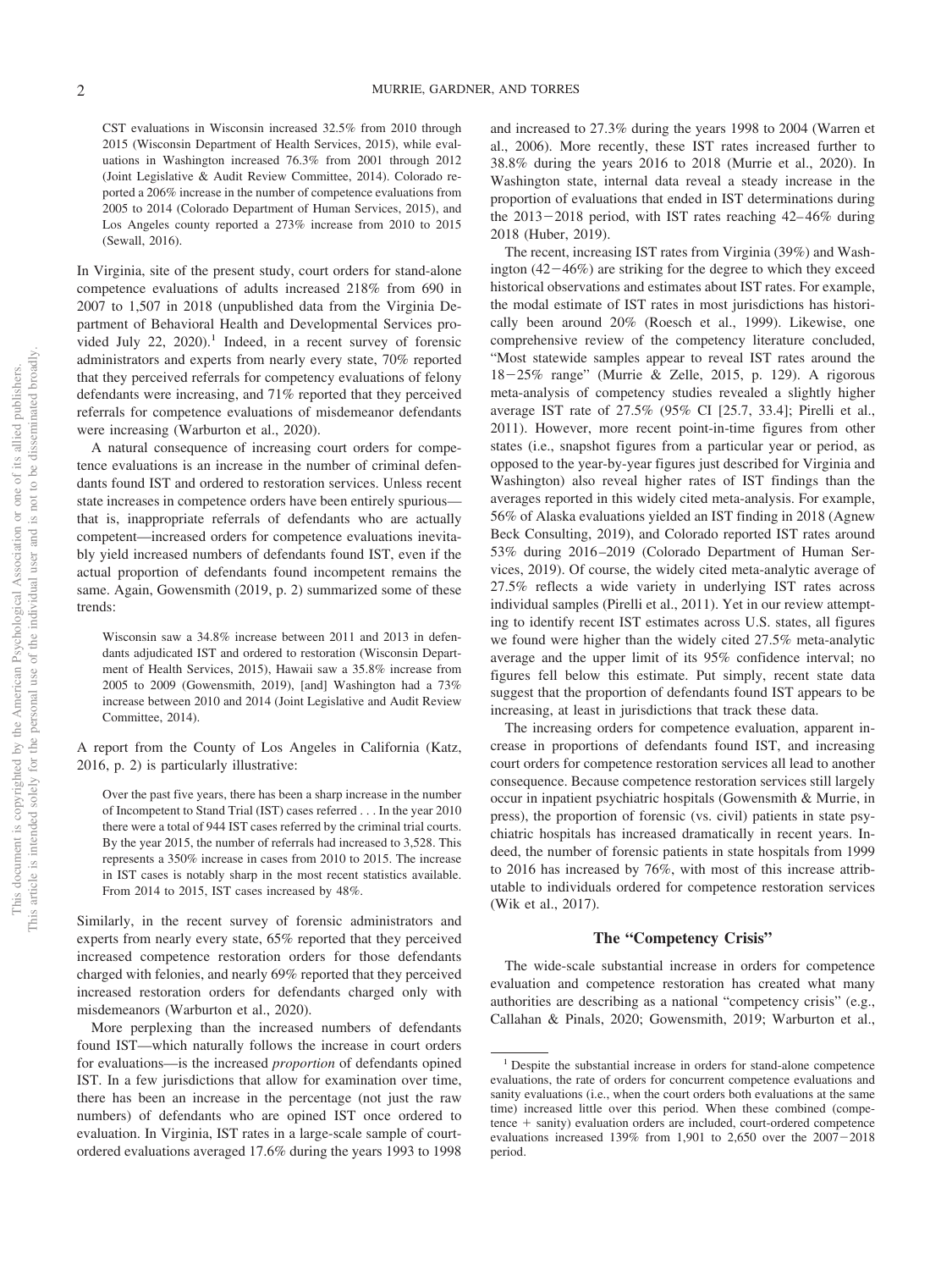2020; Wortzel et al., 2007). In short, many state systems, particularly psychiatric hospitals, have been unable to accommodate the rapidly increasing orders for competence evaluation and restoration. This leaves many defendants with psychiatric illness waiting in jails, sometimes for many months, and often with clinical symptoms that worsen as they await restoration services. In many of these state systems, advocacy groups have initiated litigation to accelerate and improve mental health treatment for the criminal defendants found IST and lingering on waitlists for inpatient hospitalization. Thus, several states are now bound by Consent Decrees or Settlement Agreements to improve their competencyrelated services (e.g., *Center for Legal Advocacy dba Disability Law Colorado v. Barnes and Marshall,* 2018; *Oregon Advocacy Center v. Mink,* 2003; *Trueblood v. State of Washington Department of Human Services,* 2015).

Although this competency crisis has been well documented by scholars (e.g., Callahan & Pinals, 2020; Gowensmith, 2019; Wortzel et al., 2007) and even journalists (e.g., Tullis, 2019), the consequences of the crisis remain much clearer than the causes. Like most complex public health problems, the causes are likely multifaceted and interactive. Individual jurisdictions have noted the contributions of poor public psychiatric services, substance abuse, and homelessness (e.g., Katz, 2016). Most broadly, this crisis may be intertwined with what has been labeled the "criminalization of mental illness*"* (Wortzel et al., 2007), the wellrecognized trend wherein public mental health treatment has become increasingly scarce and difficult to access such that criminal arrest (often followed by a competence evaluation) may seem the only remaining mechanism to link people with chronic mental illness to public mental health treatment (see Abramson, 1972; Dvoskin et al., 2020; Lamb & Weinberger, 1998).

# **What Role Do Misdemeanor Offenses Play in the Competency Crisis?**

One contributor to the competency crisis, and perhaps the criminalization of mental illness more broadly, may involve the disproportionate role of misdemeanor charges. Misdemeanors are criminal offenses that are less serious than felonies, but states vary in the behaviors they label as misdemeanors (e.g., traffic violations) and their associated penalties.<sup>2</sup> Nevertheless, persons charged with misdemeanors, however defined, comprise the vast majority of individuals who come into contact with the criminal justice system (Chauhan & Travis, 2018). Indeed, a recent analysis estimated that 4,261 misdemeanors are filed per 100,000 people in the United States every year, totaling approximately 13.2 million yearly misdemeanor offenses (Stevenson & Mayson, 2018). Misdemeanors have comprised 74% to 83% of all criminal caseloads in the last 10 years, typically outnumbering felonies threefold (Stevenson & Mayson, 2018, 2020). To be clear, the prevalence of misdemeanor charges within the criminal justice system is not a recent development. Misdemeanor arrest rates have actually declined in recent decades, likely due to changes in policing practices, increased incarceration, and shifting age demographics (Stevenson & Mayson, 2018; Zimring, 2007). Nevertheless, it is clear that (a) the absolute number of misdemeanor arrests in the United States remains far higher than felony arrests, (b) the misdemeanor justice system is poorly understood and operates quite differently across jurisdictions, and (c) misdemeanor arrests disproportion-

ately impact people in poverty and people of color (Stevenson & Mayson, 2020).

Some scholars have argued that many misdemeanor offenses criminalize behaviors that are directly or indirectly caused by mental illness and/or addiction (Hashimoto, 2007; Junginger et al., 2006; Natapoff, 2018; Stevenson & Mayson, 2018). However, we know little about mental illness rates among those charged only with misdemeanors. In one study of a single jurisdiction, 23% of individuals charged only with misdemeanor offenses appeared to have mental illness sufficient to require intervention (Pooler, 2015). Estimates of mental illness among the broader population of criminal defendants (i.e., those facing misdemeanor and/or felony charges) vary, but one influential study estimated that 14.5% of male jail inmates and 31.0% of female inmates have serious mental illness, defined as diagnoses of depressive disorders, bipolar disorders, schizophrenia, and schizophrenia-related disorders (e.g., Steadman et al., 2009).<sup>3</sup>

Might defendants facing misdemeanor (vs. felony) charges be disproportionately involved in the competence system or represented in the current competency crisis? No research has directly explored the question, but a few jurisdictions provide strongly suggestive data. Specifically, in the Los Angeles County example mentioned previously, authorities concluded, "The increase in IST cases is primarily due to a sharp increase in the number of misdemeanor referrals . . . the main driving factor in the sharp increase is not related to felony cases, but misdemeanor cases" (Katz, 2016, p. 2). Similarly, internal data from Washington state—site of the largest U.S. lawsuit addressing competency services—also reveal a disproportionate role of misdemeanor charges in the competence evaluation and restoration process. Whereas referrals for competence evaluations increased 84% from 2013 through 2018, "most of the increase is due to an increase in competency evaluations for misdemeanors" (Huber, 2019, p. 8).

Thus, internal data from Los Angeles County and Washington state are provocative examples that raise questions about the role of misdemeanor offenses in the current competency crisis. However, we are aware of no formal, peer-reviewed studies addressing the role of misdemeanor charges in the competency crisis. The formal research literature addressing evaluations of trial competence has rarely explored misdemeanor charges explicitly, but findings are suggestive in that they tend to reveal defendants facing less severe charges are more likely to be opined incompetent. For example, an early Virginia study (Warren et al., 1991) found that defendants charged with public order offenses (e.g., trespassing, disorderly conduct) were most likely to be opined incompetent to stand trial. Likewise, Rosenfeld and Ritchie (1998) found that defendants charged with misdemeanor offenses were more likely to be opined incompetent than other defendants. The largest studies of state (Warren et al., 2006) and federal (Cochrane et al., 2001) competence evaluations have also observed that

<sup>&</sup>lt;sup>2</sup> The maximum penalty for misdemeanor offenses is typically 1 year of incarceration, but some states allow greater maximum penalties. Regarding the site of the present study, misdemeanors in Virginia are punishable by

confinement in jail up to 12 months and/or a fine of up to \$2,500.<br><sup>3</sup> For comparison, recent estimates indicate that approximately 18.9% of adults within the United States have a mental illness, and 4.5% of adults within the United States have serious mental illness (Substance Abuse and Mental Health Services Administration, 2018).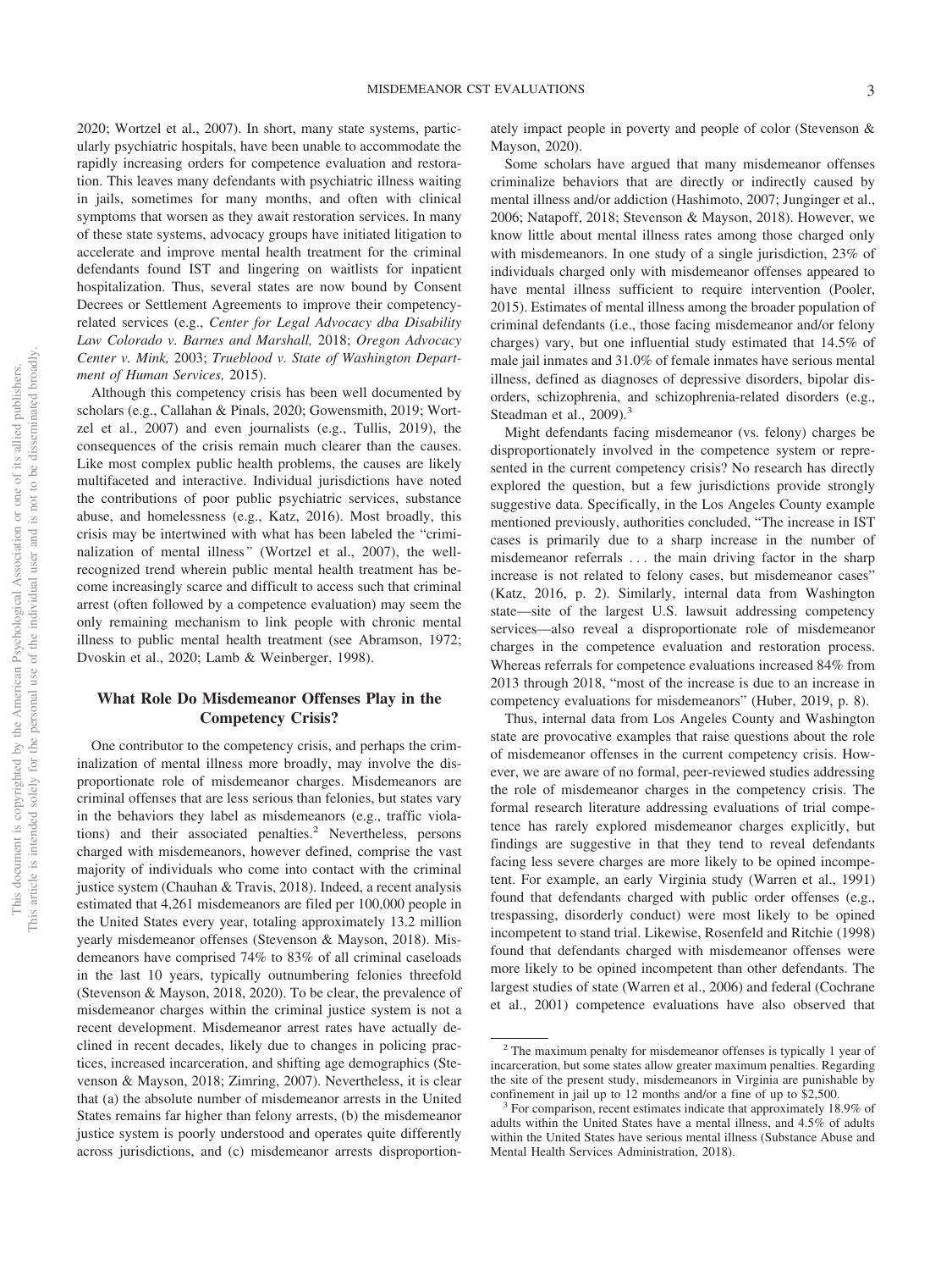defendants facing more serious charges are more often found competent, whereas those facing less serious (though not necessarily misdemeanor) charges are more often found incompetent.

This pattern of findings (i.e., that those facing less serious charges are more often found incompetent) appears counterintuitive, at least if we assume that competence-impairing symptoms are distributed equally across defendants. After all, defendants facing more serious charges (and hence more complicated proceedings and decisions) generally require *greater* capacity to participate meaningfully in these proceedings (American Bar Association, 1989; Melton et al., 2007; Murrie & Zelle, 2015). Thus, scholars have offered multiple hypotheses for this counterintuitive phenomenon, observing that attorneys more often refer defendants who face more serious charges (Berman & Osborne, 1987; Hoge et al., 1992) or speculating that evaluators may be biased by severity of charges (Rosenfeld & Ritchie, 1998). However, the primary explanation for this consistent pattern of findings is likely that competence-impairing symptoms are not similarly distributed across defendants because those facing less serious charges tend to manifest more symptoms of serious mental illness. When researchers have examined clinical diagnoses alongside criminal charges and competence opinions, diagnosis appears to explain the relation between the other two (Cochrane et al., 2001; Warren et al., 2006). That is, serious psychiatric illnesses such as schizophrenia or other psychotic disorders were disproportionally common among defendants facing charges for minor, lower-level charges and much less common among defendants facing more serious charges such as murder or sexual offenses (Cochrane et al., 2001; Warren et al., 2006).

Taken together, the available research leads us to expect that a substantial portion of evaluations during the current competency crisis may address defendants facing only misdemeanor charges and that these defendants facing only misdemeanor (vs. felony) charges may be disproportionately likely to manifest the types of serious psychiatric symptoms that render them incompetent. Furthermore, if these expectations are correct, they raise questions about whether policies or approaches specific to misdemeanorlevel defendants could play a significant role in reducing the fiscal and human toll of the competency crisis.

#### **Current Study**

To address these questions, we reviewed a state-wide sample of Virginia competence evaluation reports, with a focus on those addressing only misdemeanor charges. As of 2015, Virginia had the seventh-highest estimated rate of misdemeanor offenses per 100,000 people among all states at 6,930 filings (Natapoff, 2018). Virginia also has a well-developed Forensic Evaluation Oversight System that allows for examination of all court-ordered forensic evaluation reports addressing adjudicative competence or legal sanity (Gardner et al., 2018; Murrie et al., 2020). Thus, this study is the first to identify and review competence evaluation reports among defendants charged only with misdemeanors. Virginia's oversight system makes such a review possible and allows for comparison with other, earlier studies of competence evaluations that did not consider misdemeanor competence evaluations specifically (e.g., Warren et al., 1991, 2006).

For purposes of this study, we reviewed a state-wide sample of court-ordered competence evaluation reports  $(N = 1,126)$ , includ-

ing those that addressed only misdemeanor charges  $(n = 316)$ , those that addressed only felony charges  $(n = 503)$ , and those that addressed both  $(n = 248)$ . We coded all reports for numerous variables describing the defendant, evaluation, and legal opinions. Further, we obtained fiscal data from Virginia's Department of Behavioral Health and Developmental Services regarding average costs associated with competence evaluation and restoration services. Through this review, we sought to answer

- 1. What proportion of competence evaluations address defendants facing only misdemeanor charges, and how do these evaluations differ from those addressing defendants with felony charges?
- 2. What are the typical competence findings for defendants facing only misdemeanor charges, particularly as compared to defendants facing felony charges?
- 3. What are the financial costs associated with competence evaluations and restoration for defendants facing only misdemeanor charges in Virginia?

Finally, because the overall goal of this study is to explore the impact of misdemeanor charges on competency services, our analyses consider one Virginia policy addressing defendants facing only certain misdemeanor charges. Specifically, in 2009, Virginia initiated a "45-day rule" that requires a new report on competence be submitted to the court within 45 (rather than the usual 90) days of restoration efforts for those defendants facing certain qualifying misdemeanor offenses (i.e., trespassing, disorderly conduct, or petit larceny). The goal of the legislation was to reduce the instances in which defendants charged with relatively minor offenses spent disproportionately long periods in restoration services (a scenario that could apply to other types of misdemeanor offenses, so it remains unclear why only these three charges were specified in the legislation). Generally speaking, this is a narrowly focused policy addressing competence services for those facing only certain misdemeanor charges, but we examined it in this study because it may have implications for broader policies addressing defendants in the competency system facing only misdemeanor charges.

### **Method**

### **Context**

We reviewed 1,126 court-ordered CST evaluation reports completed by 90 forensic evaluators practicing in Virginia. All evaluators were licensed psychologists or psychiatrists on the Virginia Commissioner of the Department of Behavioral Health and Developmental Services' (DBHDS) "List of Approved Evaluators" at the time of data collection (see Murrie et al., 2020 for further details on Virginia evaluators and competence evaluations). Generally speaking, defense counsel initiated the requests for competence evaluations (though in some cases, judges did so independently), and then the court formally ordered the evaluations, which were reimbursed by the Virginia court system.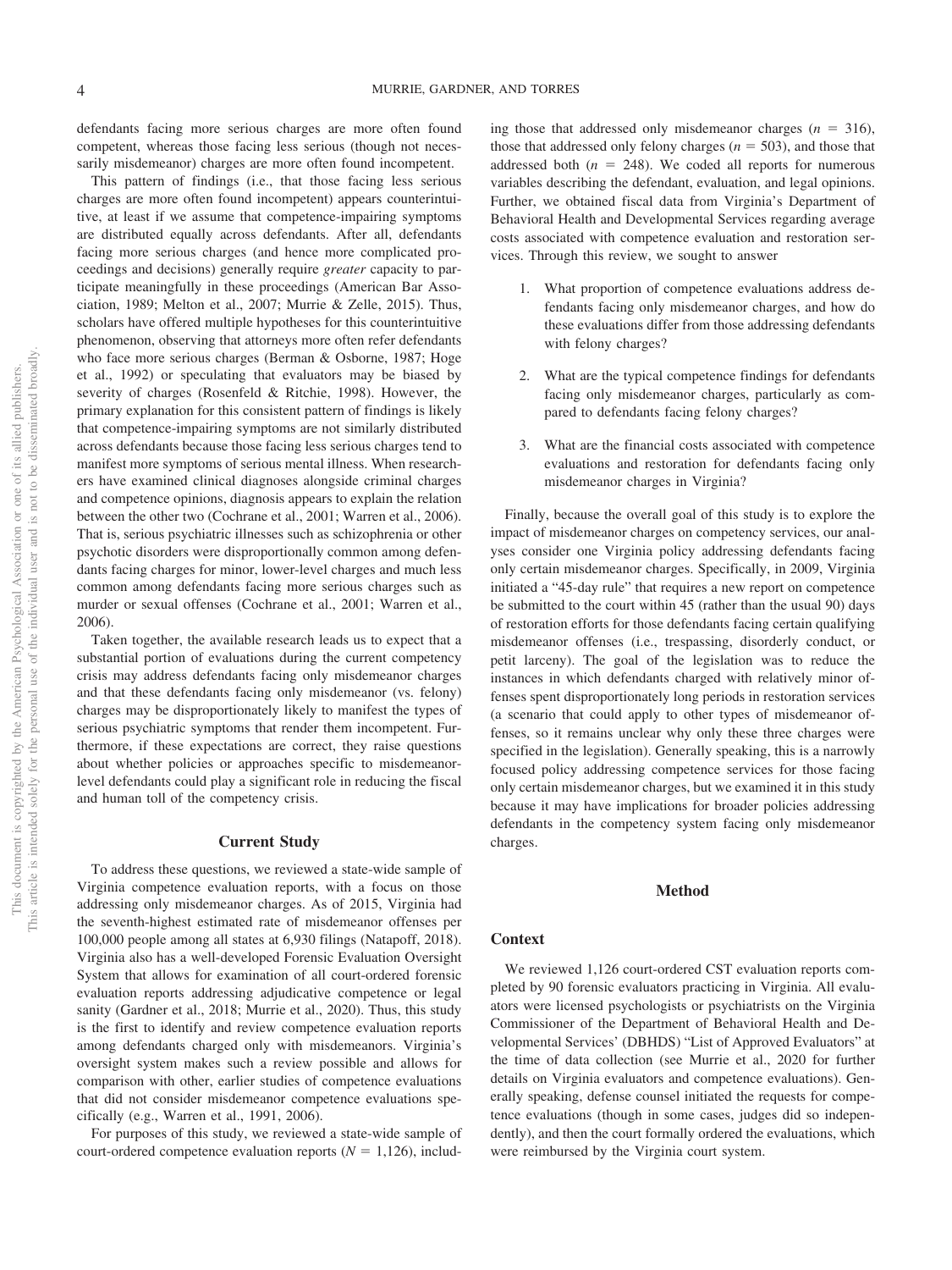### **Procedure**

We reviewed all CST evaluation reports submitted to the Virginia DBHDS from February 1, 2018 to April 15, 2019 (a period of approximately 14.5 months).<sup>4</sup> However, due to occasional delays among evaluators in sending reports for review, the actual report dates spanned a 2-year period from April 5, 2017 to April 15, 2019. As part of the state-wide oversight process, Virginia Code § 19.2–169.1 states,

In all cases, the evaluator shall send a redacted copy of the report removing references to the defendant's name, date of birth, case number, and court of jurisdiction to the Commissioner of Behavioral Health and Developmental Services for the purpose of peer review to establish and maintain the list of approved evaluators. (Virginia Code, 2020)

To comply with the Code of Virginia, all evaluators who submit a court-ordered report must therefore also submit a redacted copy of that report to the Virginia DBHDS. Although it is not possible to confirm that every evaluation for which the court system paid resulted in a report sent to the oversight system, the Forensic Evaluation Oversight Manager's informed estimation of evaluator compliance suggests that the vast majority of evaluators submitted reports. Thus, we cannot rule out the possibility that a few evaluators failed to submit reports, but the available evidence suggests our sample comprises the overwhelming majority of court-ordered CST evaluations submitted to Virginia courts during the study period.

Reports were coded by one of five independent coders. All coders were clinical psychology doctoral students who had completed two doctoral-level courses in forensic mental health assessment. Additionally, the Forensic Oversight Manager and second author provided a 6-hr, in-person training to all coders detailing competence evaluations, forensic report requirements, and relevant Virginia statutes. At the conclusion of the training, all coders reviewed several report exemplars to further increase coding consistency. To assess interrater reliability and ensure compliance with the coding protocol, the second author coded a random subsample of reports on two occasions. After 99 CST reports had been coded, the second author independently coded 20 reports (i.e., 20% of coded reports at that time). Variables with lower levels of agreement (e.g., criminal history: 70%) were reviewed with all coders, and the coding protocol was altered to increase reliability. Specifically, we made technical changes to the coding protocol (e.g., altered allowable inputs) and added a coding option for collateral sources (not reported in the current study). After 578 CST reports had been coded, the second author again independently double coded a random subsample of 20 reports. Interrater reliability statistics are depicted in the Appendix for all reported variables. As shown, all variables achieved at least good agreement, as traditionally defined (i.e., Cohen's  $\kappa > 0.60$ ), with most variables achieving excellent agreement.

All evaluation reports were coded on multiple variables that described characteristics of the defendant, the CST evaluation process, the resulting report, and the forensic conclusions offered within the report. Regarding defendant characteristics, we coded multiple features of defendants' personal histories (e.g., sex, age, education) and current offenses (e.g., type of offenses). Additionally, we coded prominent psychiatric diagnoses and/or features

when reports detailed this information. Regarding evaluation characteristics, we coded multiple aspects of the evaluation process such as interview length and setting. Regarding forensic conclusions, we coded variables describing the legal opinion offered in CST reports and the bases for such opinions. For instance, we coded the final legal opinion regarding CST and conclusions regarding each component or "prong" of the competency standard (i.e., factional understanding, rational understanding, and ability to assist counsel). We also coded the psychiatric features that evaluators identified as impeding the defendant's competency-relevant capacities.

### **Results**

# **What Proportion of Competence Evaluations Address Defendants Facing Only Misdemeanor Charges, and How Do These Evaluations Differ From Those Addressing Defendants Facing Felony Charges?**

Most CST reports identified the underlying charges (98.5%; 1,109 of 1,126). Of these, most reports addressed only felony charges  $(45.4\%; 503$  of 1,109), although more than 1 in 4 evaluations addressed only misdemeanor charges (28.5%; 316 of 1,109). Fewer reports (22.4%; 248 of 1,126) addressed a combination of misdemeanor and felony charges, whereas the remaining reports (3.8%; 42 of 1,126) solely addressed probation violations, failures to appear, or capiases. Two reports addressing felony charges included capital offenses.

Regarding the type of offenses addressed in CST reports, 53.2% of reports addressed person offenses (e.g., assault and battery), 43.2% addressed property offenses (e.g., petit larceny), 12.7% addressed firearm-involved offenses (e.g., unlawful possession of a firearm), 12.4% addressed drug/alcohol-related offenses, and 7.0% addressed sex offenses. Overall, approximately half of all CST reports (49.7%) addressed at least one offense that was violent in nature. Of course, evaluations regarding only felony charges were more likely to address violent charges (65.1%) than were misdemeanor evaluations (41.4%),  $\chi^2(1, N = 817) = 43.29$ ,  $p \leq .001$ , Cramer's  $V = .23, 95\%$  CI [.15, .29], though some misdemeanors were violent (the most common was misdemeanor assault).

Regarding the characteristics of CST evaluations, courts typically received a completed CST report  $72.0$  days (median  $=$  52.0;  $SD = 77.4$ ) after issuing a court order, but again, elapsed times varied widely. Some CST reports were completed 5 days after the court order, whereas others reportedly took up to 877 days (i.e.,  $\approx$ 2.4 years) to complete, though exact time is uncertain.<sup>5</sup> Evaluators typically submitted a completed report 8.6 days (median  $= 4$ ;  $SD = 17.9$ ) after completing the evaluation. Some evaluators submitted a completed report to the court on the day of the

This document is copyrighted by the American Psychological Association or one of its allied publishers. This article is intended solely for the personal use of the individual user and is not to be disseminated broadly.

This document is copyrighted by the American Psychological Association This article is intended solely for the personal use of the individual user and

 $\rm \tilde{o}$  $\widetilde{\Xi}$ 

not to be disseminated broadly. one of its allied publishers.

<sup>4</sup> The CST reports coded in this sample are unique and do not overlap with Virginia CST reports described in earlier studies (e.g., Murrie et al.,

<sup>2020).</sup>  $5$  The very lengthy delays typically reflect orders for competence reevaluation when the defendant spent lengthy periods in competency restoration services. It appeared that in some of these, evaluators erroneously cited an original order for competence evaluation rather than subsequent orders for re-evaluation during restoration efforts.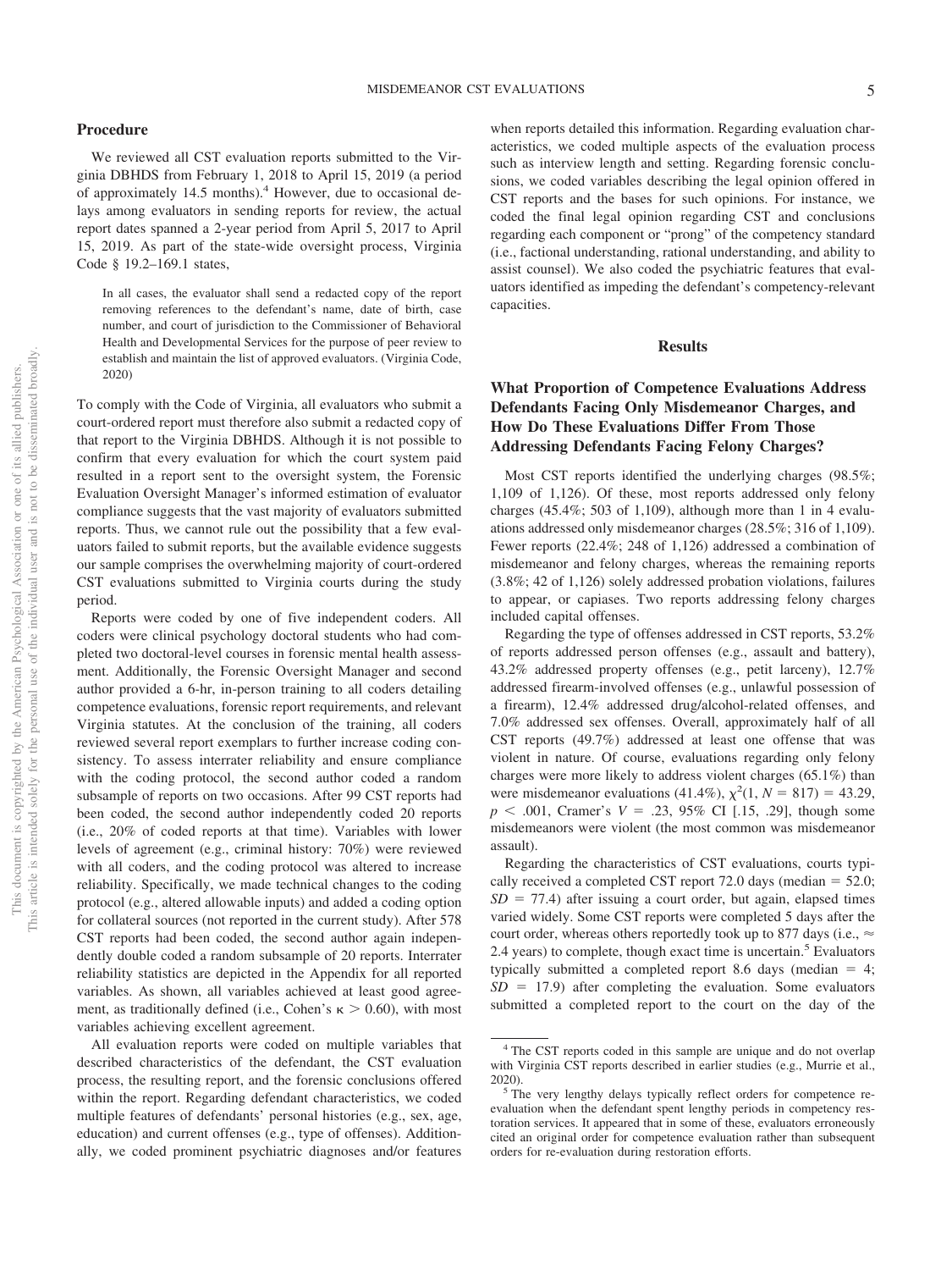evaluation, and three reported taking over 100 days to submit a completed report (though closer inspection suggested these may have reflected errors by the evaluator).

Regarding defendant characteristics, most were male (75.5%), and their mean age was  $38.1$  years  $(SD = 14.2; 14$  to 83). Of the CST reports that indicated race (586 of 1,126 reports did so), most defendants were African American (62.3%) or Caucasian (32.9%). Evaluators rarely described defendants as Hispanic/Latino (3.1%), Asian/Pacific Islander (1.2%), or another ethnicity (0.5%). Approximately one third of defendants (34.2%) had not graduated high school, whereas 41.3% either graduated high school or obtained a graduate equivalency degree. Approximately one quarter of defendants (24.5%) had attended or completed more advanced education or training beyond high school. In reports that addressed criminal history, most (82.3%) defendants had a prior criminal history noted.

Evaluators either diagnosed the defendant with a psychiatric disorder or documented significant psychiatric symptoms in almost two thirds of defendants (61.2%). Defendants most often exhibited psychotic symptoms (30.2% of defendants), followed by symptoms of mood disorders (14.1%), substance use disorders (5.4%), and intellectual disability (5.2%). Fewer defendants exhibited clinically significant features of an anxiety disorder (5.1%) or a personality disorder (4.0%). In 5.2% of reports, evaluators expressed the belief that the defendant was malingering psychiatric symptoms at the time of the evaluation.

[Table 1](#page-5-0) demonstrates how CST evaluations addressing only misdemeanor charges differ from evaluations addressing only felony charges or both misdemeanor and felony charges. We conducted a series of chi-square analyses and independent-sample *t* tests or independent-sample Mann-Whitney *U* tests (depending on whether the variable of interest was normally distributed and continuous or categorical) to directly compare evaluations addressing misdemeanor charges versus those addressing felony charges. Regarding the evaluation process and required resources, less time elapsed between the date of evaluation and the date the report was completed in misdemeanor cases than in felony cases. However, the amount of time elapsed between a court order directing a CST evaluation and the date a report was completed was the same, on average, whether the charges were misdemeanor or felony. Further, CST evaluations addressing only misdemeanor offenses (30%) were slightly more likely to be conducted on an inpatient basis as compared to CST evaluations addressing felonies (23.3%).

Defendants facing only misdemeanor charges differed from defendants facing only felony charges in several demographic categories. Specifically, those facing only misdemeanor charges were older  $(d = .21)$  and 1.42 times more likely to be female, whereas those facing only felony charges were 1.24 times more

### <span id="page-5-0"></span>**Table 1**

|  |  | CST Evaluation Characteristics According to Offense Class |  |  |  |  |
|--|--|-----------------------------------------------------------|--|--|--|--|
|--|--|-----------------------------------------------------------|--|--|--|--|

|                                   |              | Offense class |              |                              |           |                            |
|-----------------------------------|--------------|---------------|--------------|------------------------------|-----------|----------------------------|
|                                   | Misdemeanor  | Felony        | Combination  | Test statistic               | $p$ value | Effect size [95% CI]       |
| # of CST reports                  | 316 (28.5%)  | 503 (45.4%)   | 248 (22.4%)  |                              |           |                            |
| # of current charges              | 2.0(1 to 12) | 2.6(1 to 46)  | 4.0(1 to 15) |                              |           |                            |
| <b>Evaluation</b> characteristics |              |               |              |                              |           |                            |
| Elapsed time (days)               |              |               |              |                              |           |                            |
| Order to report date              | 79.6         | 64.5          | 72.7         | $U = 4.908$                  | .48       | $r = 0.05$ [ $-.02, .12$ ] |
| Evaluation to report date*        | 6.1          | 10.7          | 8.0          | $U = 59,700.5$               | .001      | $r = 0.12$ [.05, .19]      |
| Interview length (minutes)        | 97.2         | 130.8         | 102.3        | $U = 1,071.5$                | .06       | $r = 0.18[-.01, .35]$      |
| Inpatient setting                 | 30.0%        | 23.3%         | 35.0%        | $\chi^2(1, N = 750) = 4.12$  | .04       | $V = 0.07$ [.01, .14]      |
| Defendant participated*           | 86.7%        | 96.8%         | 94.4%        | $\chi^2(1, N = 819) = 30.15$ | < 0.001   | $V = 0.19$ [.12, .26]      |
| Defendant characteristics         |              |               |              |                              |           |                            |
| Sex $(female)^*$                  | 31.3%        | 22.1%         | 22.2%        | $\chi^2(1, N = 819) = 8.73$  | .003      | $V = 0.10$ [.04, .18]      |
| Race                              |              |               |              |                              |           |                            |
| Caucasian                         | 39.1%        | 28.2%         | 34.1%        | $\chi^2(1, N = 433) = 5.63$  | .02       | $V = 0.11$ [.02, .21]      |
| African American*                 | 54.6%        | 67.6%         | 61.4%        | $\chi^2(1, N = 433) = 7.46$  | .01       | $V = 0.13$ [.04, .23]      |
| $Age^*$                           | 40.4         | 37.3          | 36.5         | $t(623) = 2.60$              | .01       | $d = 0.21$ [.05, .37]      |
| <b>Education</b> level            |              |               |              |                              |           |                            |
| Incomplete high school*           | 26.0%        | 37.8%         | 33.8%        | $\chi^2(1, N = 714) = 10.28$ | .001      | $V = 0.12$ [.05, .19]      |
| High school diploma/GED           | 44.9%        | 40.0%         | 39.8%        | $\chi^2(1, N = 714) = 1.60$  | .21       | $V = 0.05$ [.00, .13]      |
| Some college                      | 20.5%        | 16.1%         | 20.4%        | $\chi^2(1, N = 714) = 2.17$  | .14       | $V = 0.06$ [.00, .13]      |
| Advanced degree                   | 8.7%         | $6.1\%$       | 6.0%         | $\chi^2(1, N = 714) = 1.67$  | .20       | $V = 0.05$ [.00, .12]      |
| Special education history         | 47.2%        | 57.9%         | 51.4%        | $\chi^2(1, N = 408) = 4.28$  | .04       | $V = 0.10$ [.01, .20]      |
| No criminal history               | 19.5%        | 18.1%         | 18.9%        | $x^2(1, N = 479) = .13$      | .72       | $V = 0.02$ [.00, .11]      |
| Psychiatric features              |              |               |              |                              |           |                            |
| Psychosis*                        | 39.9%        | 24.7%         | 28.6%        | $\chi^2(1, N = 819) = 21.20$ | < 0.001   | $V = 0.16$ [.09, .23]      |
| $Mod^*$                           | 9.5%         | 17.1%         | 15.3%        | $\chi^2(1, N = 819) = 9.23$  | .002      | $V = 0.11$ [.05, .17]      |
| Anxiety                           | 3.5%         | $6.0\%$       | 6.0%         | $\chi^2(1, N = 819) = 2.52$  | .11       | $V = 0.06$ [.01, .12]      |
| Substance use disorder            | 4.4%         | 5.6%          | 5.6%         | $\chi^2(1, N = 819) = .52$   | .47       | $V = 0.03$ [.00, .09]      |
| Personality disorder              | 2.2%         | 4.4%          | 6.0%         | $\chi^2(1, N = 819) = 2.65$  | .10       | $V = 0.06$ [.00, .11]      |
| Intellectual disability           | 5.4%         | 6.6%          | 2.8%         | $x^2(1, N = 819) = .47$      | .49       | $V = 0.02$ [.00, .09]      |
| Malingering/feigning              | 3.2%         | 6.8%          | 5.2%         | $\chi^2(1, N = 819) = 4.93$  | .03       | $V = 0.08$ [.02, .14]      |

*Note. ns* range from 151 (interview length) to 1,067. Reports addressing solely violations, failures to appear, and capiases ( $n = 42$ ; 3.8%) were not included in the table.  $CI =$  confidence interval;  $CST =$  competence to stand trial.

Significant differences between misdemeanor and felony competency reports at  $p \leq 0.01$ .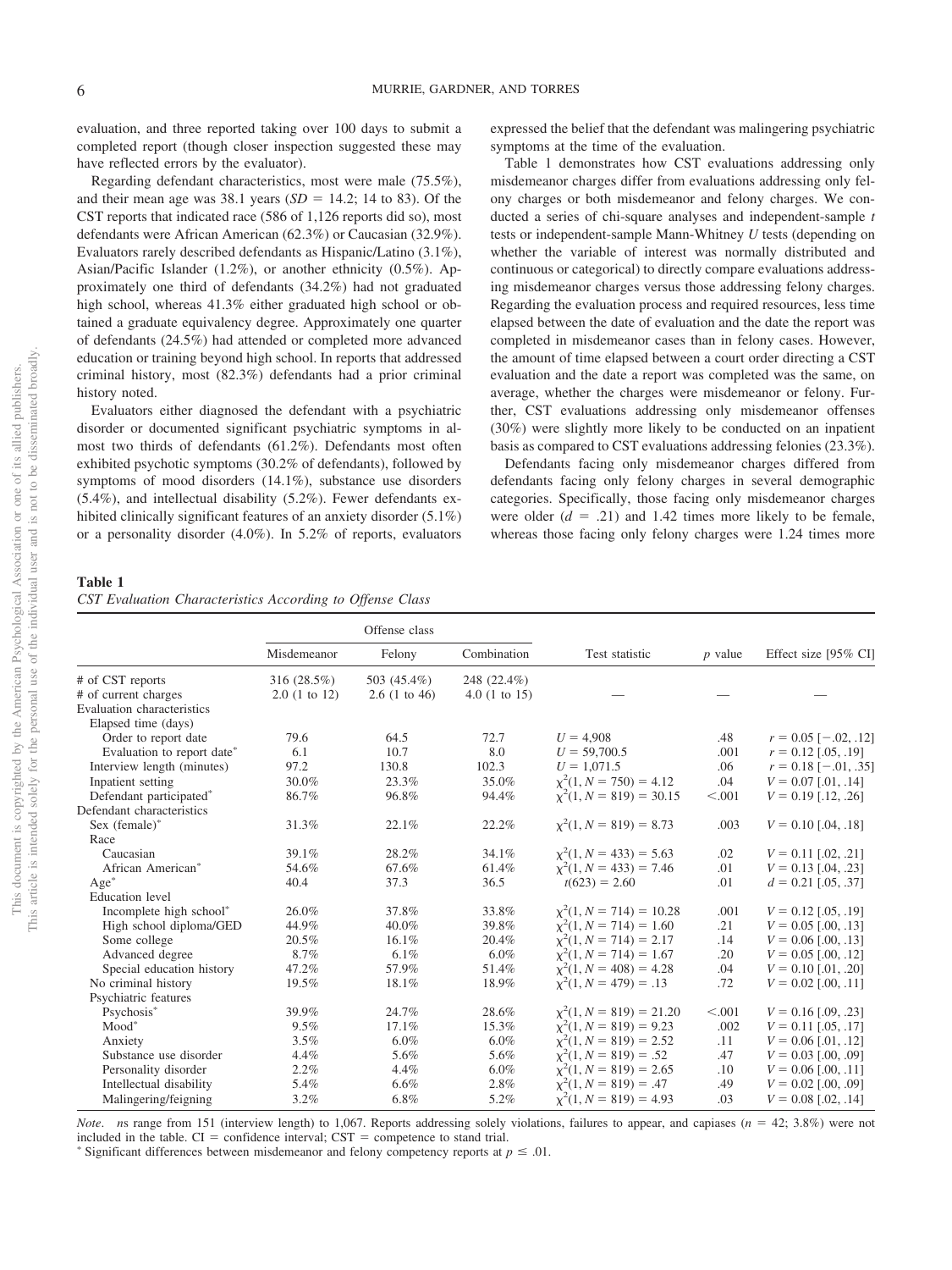likely to be African American and 1.45 times more likely to have withdrawn from high school before receiving a degree. Finally, defendants facing only misdemeanor charges were 1.62 times more likely to exhibit features of psychosis during the evaluation and were 0.56 times as likely to exhibit clinical mood symptoms.

A meaningful number of CST reports (93; 8.3% of all reports reviewed) addressed defendants charged with a single, nonviolent misdemeanor. It took an average of  $58.2$  days (median =  $41.5$ ;  $SD = 51.8$ ) from the court order date to receipt of the completed report. Additionally, 50 reports (15.8% of all misdemeanor CST reports reviewed) addressed defendants charged only with qualifying misdemeanor offenses (i.e., trespassing, disorderly conduct, or petit larceny), for which a recent Virginia law requires evaluators to submit a report to the court within 45 days of restoration efforts.<sup>6</sup>

# **What Are the Typical Competence Findings for Defendants Facing Only Misdemeanor Charges, Particularly as Compared to Defendants Facing Felony Charges?**

Across all reports, evaluators opined a defendant to be incompetent to stand trial in 35.3% (397 of 1,126) of reports. More specifically, because Virginia statute requires evaluators to offer impressions regarding an incompetent defendant's potential for restoration, evaluators opined a defendant to be competent in 62.4% (703 of 1,126) of reports, restorably incompetent in 27.7% (312 of 1,126) of reports, and unrestorably incompetent in only 7.5% (85 of 1,126) of reports. Evaluators rarely provided an inconclusive opinion (1.1%; 12 of 1,126) or failed to provide a clear opinion regarding adjudicative competence (1.2%; 14 of 1,126). Among defendants opined restorably incompetent to stand trial, evaluators recommended inpatient restoration services for more than half (58.3%; 182 of 312), even though Virginia statute essentially prioritizes outpatient restoration as the default option. Among those defendants opined unrestorably incompetent to stand trial, evaluators recommended civil commitment for approximately half of defendants (51.8%; 44 of 85) and case dismissal and/or discharge for approximately one third of defendants (32.9%; 28 of 85).

Regarding the specific competency criteria, approximately one quarter of defendants (25.2%; 284 of 1,126) were opined to lack sufficient factual understanding of court procedures. Approximately 1 in 4 defendants (27.4%; 309 of 1,126) were opined to lack sufficient rational understanding of the proceedings against them. Finally, approximately one third of defendants (33.3%; 375 of 1,126) were opined unable to adequately assist counsel.<sup>7</sup> The most commonly cited symptoms impeding a defendant's competence were psychosis (22.8%), followed by intellectual disabilities  $(6.1\%)$  and disordered mood  $(4.0\%).$ 

Table 2 shows the rate of forensic conclusions regarding competency to stand trial according to misdemeanor versus felony charges. We conducted a series of chi-square analyses to compare CST evaluations addressing misdemeanor charges versus those addressing felony charges. Defendants facing only misdemeanor charges were 1.33 times more likely to be opined restorably incompetent than were felony defendants and marginally more likely to be opined unrestorably incompetent (1.68 times as likely),  $\chi^2(1, N = 819) = 5.20, p = .02$ .<sup>8</sup> Evaluators provided similar

recommendations for defendants opined unrestorably incompetent (whether facing misdemeanor or felony charges), but those facing misdemeanor charges and opined restorably incompetent were 1.63 times more likely to be recommended for inpatient restoration services compared to restorably incompetent defendants facing felony charges. Those facing only misdemeanor charges were less likely to meet each competency criteria than were those facing felony charges, with the largest discrepancy occurring in their factual understanding of court procedures (those facing misdemeanor charges were 1.66 times more likely to fail this criteria). Finally, among all reports, evaluators were 2.17 times more likely to identify psychotic symptoms as the primary impediment to competency in those facing only misdemeanor charges versus those facing only felony charges.

Regarding the 93 CST reports addressing defendants charged with a single, nonviolent misdemeanor, 34.4% opined the defendant to be restorably incompetent, and an additional 10.8% opined the defendant unrestorably incompetent, for a total incompetency rate of 45.2%. Among those opined restorably incompetent, evaluators recommended that more than two thirds (68.8%; 22 of 32) of defendants undergo inpatient (as opposed to outpatient) restoration efforts. Of the 50 reports addressing defendants charged only with misdemeanor offenses that require evaluators to submit a report to the court within 45 days of restoration efforts (i.e., trespassing, disorderly conduct, or petit larceny), 44.0% opined the defendant to be restorably incompetent, and an additional 10.0% opined the defendant unrestorably incompetent, for an overall incompetency rate of 54.0%. Among those opined restorably incompetent, evaluators recommended inpatient restoration services for 81.8% (18 of 22) of defendants. Overall, defendants with the least severe offenses seemed to experience the most severe psychiatric symptoms in that they were more often opined incompetent and more often recommended for intensive inpatient (vs. outpatient) restoration services.

# **What Explains the Higher Rates of Incompetence Opinions for Those Facing Only Misdemeanor Charges?**

To help explain why those facing only misdemeanor charges are opined IST more often than those facing felony charges, we used hierarchical logistic regression to examine the relative influence of offense class and psychiatric features. We entered offense class (i.e., misdemeanor or felony) into the initial model. We then entered psychotic features and disordered mood symptoms into the

<sup>6</sup> Despite the statutory language regarding certain misdemeanor charges, judges did not consistently request a 45-day turnaround for evaluations addressing qualifying charges in the current sample. Indeed, judges occasionally requested that evaluation reports be submitted within 45 days for charges not identified in statute and occasionally did not request a 45-day turnaround for evaluations addressing qualifying charges identified in statute. In any case, we only included reports of which the listed charges fulfill the statutory language.<br><sup>7</sup> In some reports, evaluators failed to address (or provide a clear opinion

regarding) the specific Dusky criteria. Specifically, they did not provide a conclusive opinion on factual understanding in 11.6% of reports, rational understanding in 13.2% of reports, and ability to assist counsel in 6.0% of

reports.<br><sup>8</sup> We used a conservative alpha level of  $p < .01$  to account for the number of analyses conducted.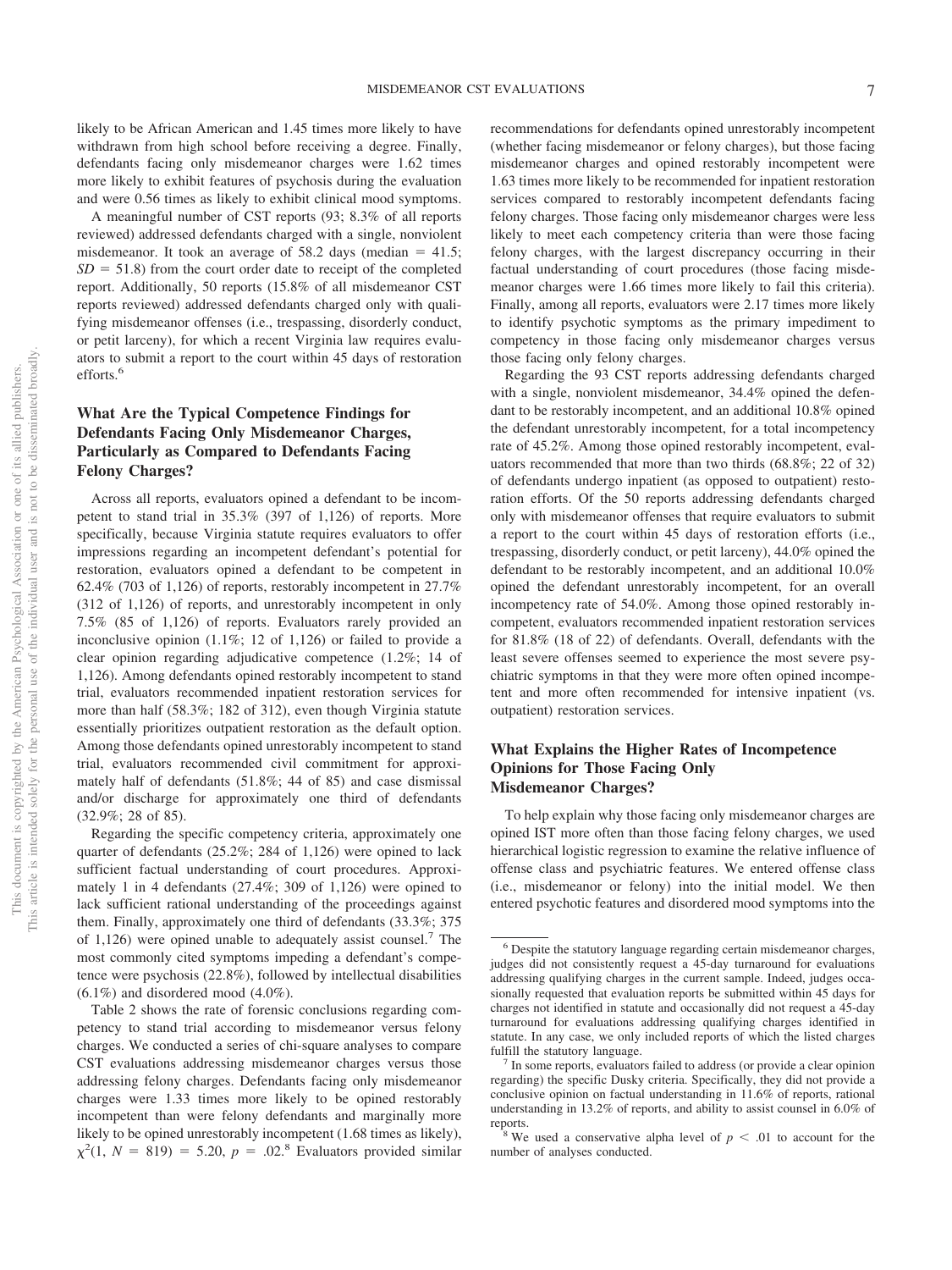| Table 2                                                               |  |  |
|-----------------------------------------------------------------------|--|--|
| Forensic Conclusions Among CST Evaluations According to Offense Class |  |  |

|                                      |             | Offense class |             |                              |           |                      |
|--------------------------------------|-------------|---------------|-------------|------------------------------|-----------|----------------------|
|                                      | Misdemeanor | Felony        | Combination | Test statistic               | $p$ value | Effect size [95% CI] |
| # of CST reports                     | 316 (28.5%) | 503 (45.4%)   | 248 (22.4%) |                              |           |                      |
| Legal opinion                        |             |               |             |                              |           |                      |
| Restorably incompetent <sup>*</sup>  | 32.9%       | 24.7%         | 24.6%       | $\chi^2(1, N = 819) = 6.59$  | .01       | $V = .09$ [.03, .16] |
| Unrestorably incompetent             | 11.1%       | 6.6%          | 5.6%        | $\chi^2(1, N = 819) = 5.20$  | .02       | $V = .08$ [.01, .16] |
| Competent w/accommodation            | 9.8%        | 12.7%         | $9.7\%$     | $\chi^2(1, N = 819) = 1.61$  | .21       | $V = .04$ [.00, .11] |
| Psychiatric features impeding CST    |             |               |             |                              |           |                      |
| Psychosis*                           | 34.5%       | 15.9%         | 20.6%       | $\chi^2(1, N = 819) = 37.78$ | < 0.001   | $V = .22$ [.14, .29] |
| Mood                                 | $3.2\%$     | $3.6\%$       | 5.6%        | $x^2(1, N = 819) = .10$      | .75       | $V = .01$ [.00, .08] |
| Anxiety                              | $0.3\%$     | $1.4\%$       | $0.4\%$     | $x^2(1, N = 819) = 2.32$     | .13       | $V = .05$ [.01, .09] |
| Personality disorder                 | $1.6\%$     | $0.4\%$       | $1.6\%$     | $x^2(1, N = 819) = 3.21$     | .07       | $V = .06$ [.01, .13] |
| Intellectual disability              | $6.6\%$     | 7.6%          | $3.6\%$     | $x^2(1, N = 819) = .24$      | .62       | $V = .02$ [.00, .09] |
| Insufficient factual understanding*  | 35.4%       | 21.3%         | 21.0%       | $\chi^2(1, N = 819) = 19.89$ | < 0.001   | $V = .16$ [.09, .23] |
| Insufficient rational understanding* | 36.1%       | 23.7%         | 23.0%       | $\chi^2(1, N = 819) = 14.70$ | < 0.001   | $V = .13$ [.06, .21] |
| Inability to assist counsel*         | 43.0%       | 29.4%         | 28.2%       | $x^2(1, N = 819) = 15.88$    | < 0.001   | $V = .14$ [.07, .22] |
| IST inpatient restoration*           | 68.3%       | 41.9%         | 63.9%       | $x^2(1, N = 228) = 15.79$    | < 0.001   | $V = .26$ [.13, .38] |
| URIST recommendation                 |             |               |             |                              |           |                      |
| Dismiss/discharge                    | 37.1%       | 21.2%         | 50.0%       | $\chi^2(1, N = 68) = 2.08$   | .15       | $V = .18$ [.01, .41] |
| Civil commitment                     | 54.3%       | 54.5%         | 35.7%       | $x^2(1, N = 68) = .00$       | .98       | $V = .00$ [.00, .27] |
| Malingering/feigning addressed       | 19.0%       | 25.6%         | 30.2%       | $\chi^2(1, N = 819) = 4.85$  | .03       | $V = .08$ [.01, .14] |

*Note*. CI = confidence interval; CST = competence to stand trial; IST = incompetence to stand trial; URIST = unrestorably incompetent to stand trial.<br>\* Significant differences between misdemeanor and felony CST reports a Significant differences between misdemeanor and felony CST reports at  $p \leq .01$ .

model. We ran another similar hierarchical logistic regression in which we first entered psychiatric feature variables, then offense class, into the model. As [Table 3](#page-8-0) demonstrates, offense class predicts opinions of incompetence in isolation but is no longer significant when accounting for a defendant's psychotic features. Defendants with psychotic features were approximately 7.83 times as likely to be opined incompetent as those without such features after taking into account offense type and the presence of disordered mood symptoms.<sup>9</sup>

# **What Are the Financial Costs Associated With Competence Evaluations and Restoration for Defendants Facing Only Misdemeanor Charges in Virginia?**

Although Virginia's \$400 flat fee for court-ordered CST evaluations ranks among the lowest in the United States, there are other costs associated with competence evaluations and restoration efforts. [Table 4](#page-9-0) depicts some of the financial costs associated with CST evaluations, categorized according to the forensic conclusions. Specifically, the cost of any outpatient evaluation is the meager \$400 flat fee paid by the court. However, the cost of restoration services varies greatly. Outpatient restoration is provided through community mental health centers, known in Virginia as Community Services Boards. At a minimum, the state forensic system reimburses the psycho-educational (i.e., court education) sessions, of which the average defendant receives 5.7 hr before achieving restoration. Beyond the education, the state forensic system reimburses an intake assessment (1.5 hr per defendant on average) and case management services (2.7 hr on average) specific to restoration. This totals almost 10 hr per defendant, reimbursed at \$50/hr for a total of \$500. These do not include the costs of any psychiatric medications necessary for restoration, which are not state reimbursed as a restoration service (they may

be paid through other funds, such as Medicaid). Complicating matters, many indigent defendants would have been eligible for similar services through the community mental health centers regardless of competency status, though it is also likely that many would not have sought them. Thus, the costs of outpatient services in [Table 4](#page-9-0) represent a minimal estimate. Of course, even in the most expensive cases, these outpatient costs are well below the costs of inpatient restoration services. Those inpatient restoration services averaged approximately \$805 per day during the 2019 fiscal year, totaling roughly \$74,301.50 for defendants charged only with felonies and \$75,670 for defendants charged only with misdemeanors over the course of a typical restoration stay.

### **Discussion**

The current competency crisis in the United States—marked by steadily increasing orders for competence evaluations, incompetence findings, and waitlists for inpatient restoration services—is a complex public health challenge. Like any public health challenge with multiple causes, it will probably require multiple strategies to resolve. Based on anecdotal reports from a few jurisdictions (Huber, 2019; Katz, 2016) and suggestive findings in some older studies of competence evaluations (e.g., Cochrane et al., 2001; Warren et al., 2006), we hypothesized that defendants facing only misdemeanor charges may play a disproportionate role in the competency crisis. Results generally supported this hypothesis.

<sup>9</sup> Although we were primarily interested in the relative influence of offense class and psychiatric features, we repeated the above analyses after inserting all demographic variables that varied significantly among misdemeanor and felony cases (i.e., defendant sex  $[2]$ , race [African American], age, and education level [incomplete high school]) alongside defendant psychiatric features. Results did not change appreciably in that psychotic features again emerged as the only significant predictor in the presence of other variables (all other  $|\beta s| < .38$ ;  $ps \ge .27$ ;  $n = 352$ ).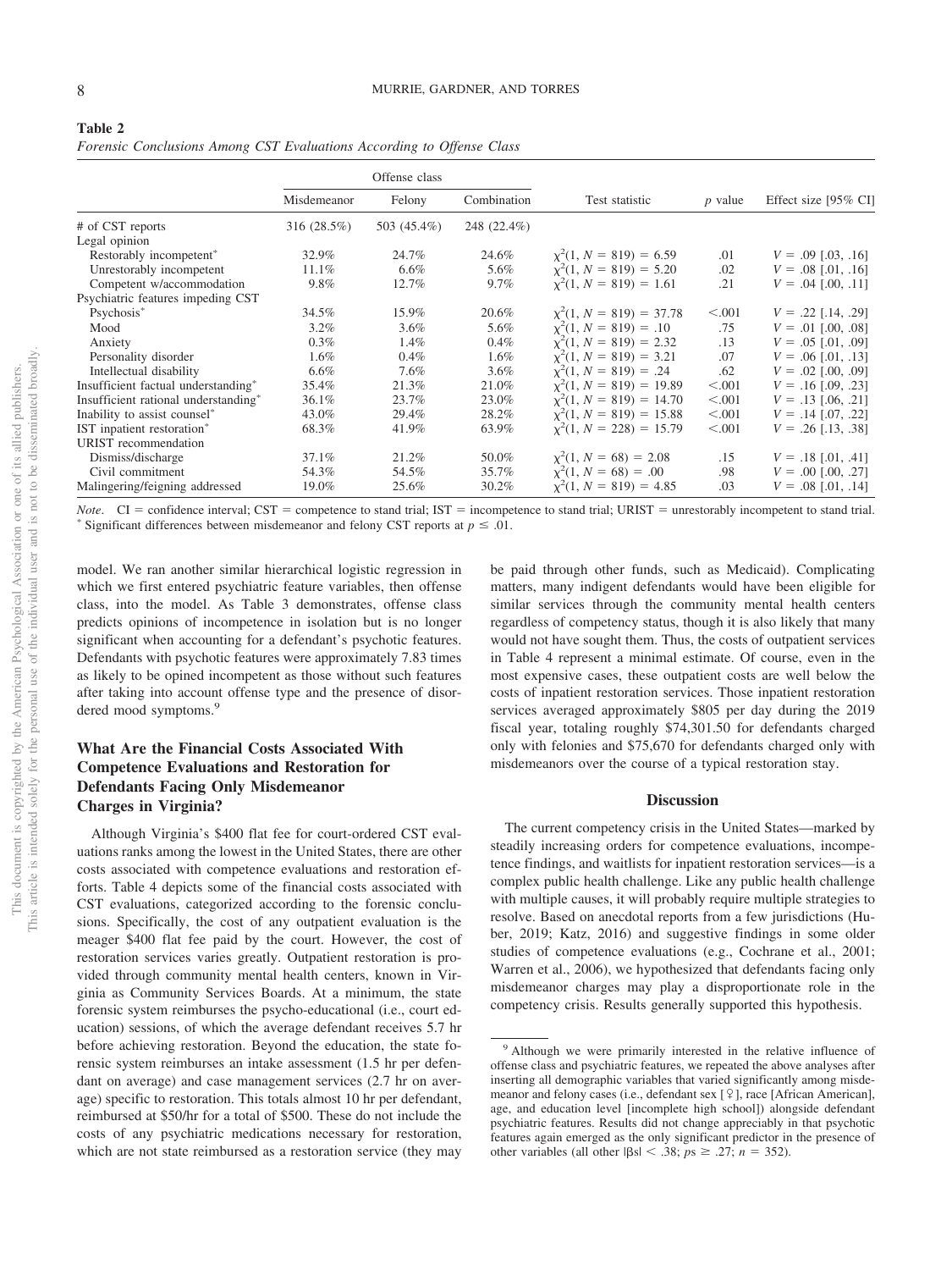| Predictor                                                                                                         | β     | Wald $\chi^2$         | Exp(B) | 95% CI             | $\boldsymbol{p}$ |
|-------------------------------------------------------------------------------------------------------------------|-------|-----------------------|--------|--------------------|------------------|
|                                                                                                                   |       | Logistic regression 1 |        |                    |                  |
| Model 1, $\chi^2(1) = 13.62$ , $p < .001$ , Nagelkerke $R^2 = .02$                                                |       |                       |        |                    |                  |
| Offense class                                                                                                     | 0.55  | 13.61                 | 1.73   | [1.29, 2.32]       | < 0.001          |
| Model 2, $\chi^2(3) = 172.14$ , $p < .001$ , Nagelkerke $R^2 = .26$ ; step change: $\chi^2(2) =$                  |       |                       |        | 158.52, $p < .001$ |                  |
| Offense class                                                                                                     | 0.31  | 3.33                  | 1.36   | [0.98, 1.89]       | .07              |
| Psychotic diagnosis/features                                                                                      | 2.06  | 142.49                | 7.83   | [5.59, 10.98]      | < 0.001          |
| Disordered mood symptoms                                                                                          | 0.04  | 0.03                  | 1.04   | [0.65, 1.67]       | .86              |
|                                                                                                                   |       | Logistic regression 2 |        |                    |                  |
| Model 1, $\chi^2(2) = 168.83$ , $p < .001$ , Nagelkerke $R^2 = .26$                                               |       |                       |        |                    |                  |
| Psychotic diagnosis/features                                                                                      | 2.10  | 149.96                | 8.15   | [5.82, 11.40]      | < 0.001          |
| Disordered mood symptoms                                                                                          | 0.002 | < 0.001               | 1.00   | [0.63, 1.60]       | .99              |
| Model 2, $\chi^2(3) = 172.14$ , $p < .001$ , Nagelkerke $R^2 = .26$ ; step change: $\chi^2(1) = 3.31$ , $p = .07$ |       |                       |        |                    |                  |
| Psychotic diagnosis/features                                                                                      | 2.06  | 142.49                | 7.83   | [5.59, 10.98]      | < 0.001          |
| Disordered mood symptoms                                                                                          | 0.04  | 0.03                  | 1.04   | [0.65, 1.67]       | .86              |
| Offense class                                                                                                     | 0.31  | 3.33                  | 1.36   | [0.98, 1.89]       | .07              |

<span id="page-8-0"></span>**Table 3** *Hierarchical Logistic Regression Analyses Predicting Incompetent Opinions*

*Note*.  $n = 819$ . Offense class coded  $0 =$  felony,  $1 =$  misdemeanor. Psychotic diagnosis/features coded  $0 =$  no diagnosis/features,  $1 =$  psychotic diagnosis/features. Disordered mood symptoms coded  $0 =$  no diagnosis/ features,  $1 =$  disordered mood symptoms.  $CI =$  confidence interval.

In this Virginia sample, evaluations addressing only misdemeanor charges were not rare; they comprised more than one fourth of the sample (28.5%, or 316 out of 1,109 reports with identified charges). Indeed, 8.3% of all reports addressed defendants charged with a single, nonviolent misdemeanor.

This subset of defendants facing only misdemeanor charges appeared to differ meaningfully from those facing only felony charges. Defendants facing only misdemeanor charges were 1.33 times more likely to be opined incompetent to stand trial and 1.68 times more likely to be found unrestorably incompetent. They were more often recommended for intensive inpatient (vs. outpatient) restoration services, even though outpatient restoration is prioritized in Virginia law and policy and is particularly suited (at least from a public safety perspective) for defendants facing misdemeanor charges. Those defendants charged with a single, nonviolent misdemeanor had even higher rates of IST findings (45.2%) and higher recommendations for inpatient restoration (68.8%) compared to other defendants charged only with misdemeanors.

Overall then, defendants with the least severe offenses seemed to experience the most severe psychiatric symptoms. For example, those facing only misdemeanor charges were 1.62 times more likely to manifest symptoms of psychosis during the evaluation and 2.17 times more likely to manifest symptoms of psychosis that directly interfered with adjudicative competence. These greater symptoms were likely what prompted higher rates of recommendations for inpatient treatment. Put simply, those facing only misdemeanor charges appeared to suffer greater psychiatric illness, and the defendants with the least serious charges (a single nonviolent, misdemeanor charge) appeared even more ill and more in need of more services. These findings were generally similar to a similar, recent study of insanity evaluations of misdemeanor defendants, who were more likely to suffer psychosis and more likely to be opined insane, compared to defendants facing felony charges (Gardner et al., 2020). Both studies suggest that among defendants referred for evaluation, those facing only misdemeanor (vs. felony) charges were more psychiatrically ill.

Though their charges were less serious, the amount of time elapsed between a court order directing a CST evaluation and the date a report was completed was the same, on average, whether the charges were misdemeanor or felony. When it came to restoration for those opined IST, outpatient restoration services are accessible in every Virginia jurisdiction, but evaluators recommended 68% of those facing only misdemeanor charges for inpatient restoration, compared to only 42% of those facing felonies.<sup>10</sup> Although we cannot access data on where the court actually ordered restoration (see "Limitations" section), this stark difference in recommendations from evaluators suggests that restoration services may be more intensive and expensive for defendants facing misdemeanors.

#### **Implications**

The higher rate of IST findings and greater recommendations for inpatient restoration among Virginia defendants facing only misdemeanor charges is consistent with anecdotal data from a few other jurisdictions (Huber, 2019; Katz, 2016) but also consistent with broader theories about the criminalization of mental illness (Abramson, 1972; Dvoskin et al., 2020; Lamb & Weinberger, 1998). Again, these theories posit that as public mental health services have become increasingly scarce, those with serious mental illness have become increasingly likely to face arrest, particularly on minor charges, as a result of behaviors related to their untreated illness and/or efforts to link them with treatment that

<sup>&</sup>lt;sup>10</sup> Note that "outpatient" restoration services in Virginia include restoration services delivered in the jails, so evaluator recommendations for inpatient versus outpatient restoration are based on clinical treatment need, not on public safety considerations.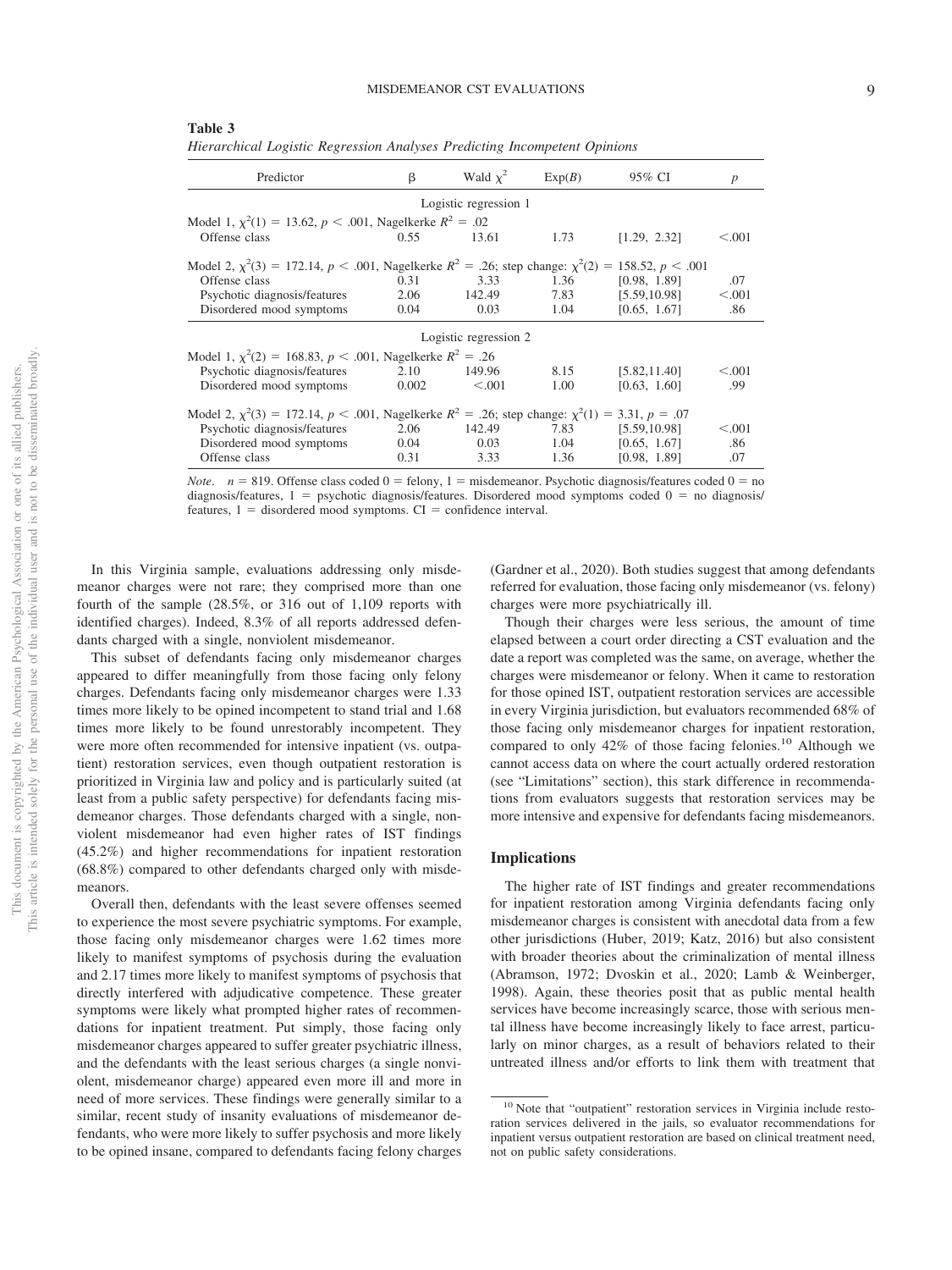This document is copyrighted by the American Psychological Association or one of its allied publishers.<br>This article is intended solely for the personal use of the individual user and is not to be disseminated broadly. This article is intended solely for the personal use of the individual user and is not to be disseminated broadly. This document is copyrighted by the American Psychological Association or one of its allied publishers.

<span id="page-9-0"></span>**Table 4**

Fiscal Costs Associated With Forensic Conclusions in Virginia Court-Ordered Competence Evaluations Fiscal Costs Associated With Forensic Conclusions in Virginia Court-Ordered Competence Evaluations

|                                                                                                 | Average financial costs                                                                                                                                                                                                                                                                                                                                                                                                                                                                                                                                     |                         | Current sample                                          |                                                         |
|-------------------------------------------------------------------------------------------------|-------------------------------------------------------------------------------------------------------------------------------------------------------------------------------------------------------------------------------------------------------------------------------------------------------------------------------------------------------------------------------------------------------------------------------------------------------------------------------------------------------------------------------------------------------------|-------------------------|---------------------------------------------------------|---------------------------------------------------------|
| Report conclusion                                                                               | Inpatient evaluation                                                                                                                                                                                                                                                                                                                                                                                                                                                                                                                                        | Outpatient evaluation   | Misdemeanor $(n = 316)$                                 | Felony $(n = 503)$                                      |
| State hospital stay<br>Evaluator fee<br>Restorably IST<br>Evaluation<br>Evaluation<br>Competent | \$24,472 (\$805/day $\times M = 30.4$ days)                                                                                                                                                                                                                                                                                                                                                                                                                                                                                                                 | \$400                   | \$1,076,768 $(n = 44)$<br>$$43,200(n = 108)$            | $$1,761,984 (n = 72)$<br>$$95,600 (n = 239)$            |
| State hospital stay<br>Restoration services<br>Evaluator fee                                    | \$24,472                                                                                                                                                                                                                                                                                                                                                                                                                                                                                                                                                    | \$400                   | $$440,496 (n = 18)$<br>\$30,000 $(n = 75)$              | $$293,664 (n = 12)$<br>$$42,000(n = 105)$               |
| Outpatient                                                                                      | \$500 (\$50/hour $\times M = 10$ hrs)                                                                                                                                                                                                                                                                                                                                                                                                                                                                                                                       | \$500                   | $$15,000 (n = 30)$                                      | $$33,500 (n = 67)$                                      |
| Unrestorably IST<br>Inpatient<br>Evaluation                                                     | \$74,301.50 or \$75,670 (\$805/day $\times M = 92.3$ or 94.0 days)<br>öľ                                                                                                                                                                                                                                                                                                                                                                                                                                                                                    | \$74,301.50 or \$75,670 | $$5,372,570 (n = 71)$                                   | $$3,863,678 (n = 52)$                                   |
| State hospital stay<br>Evaluator fee<br>Total                                                   | \$24,472                                                                                                                                                                                                                                                                                                                                                                                                                                                                                                                                                    | \$400                   | $$538,384 (n = 22)$<br>\$3,200 $(n = 8)$<br>\$7,519,618 | $$611,800 (n = 25)$<br>\$1,600 $(n = 4)$<br>\$6,703,826 |
| and felony defendants (misdemeanor: $M = 94.0$ ; felony: $M =$<br>trial.                        | years. The average length of hospital stay for inpatient restoration represents the 2019 fiscal year. We were able to obtain separate mean lengths of stay for inpatient restoration among misdemeanor<br>92.3). The average state hospital cost per day was obtained from the first 10 months of the 2019 fiscal year. IST = incompetent to stand<br>Note. The average length of hospital stay for competence evaluations $(M = 30.4$ ; median = 25 days) and length of outpatient restoration services $(M = 10$ hours) represent the 2013 to 2019 fiscal |                         |                                                         |                                                         |

10 MURRIE, GARDNER, AND TORRES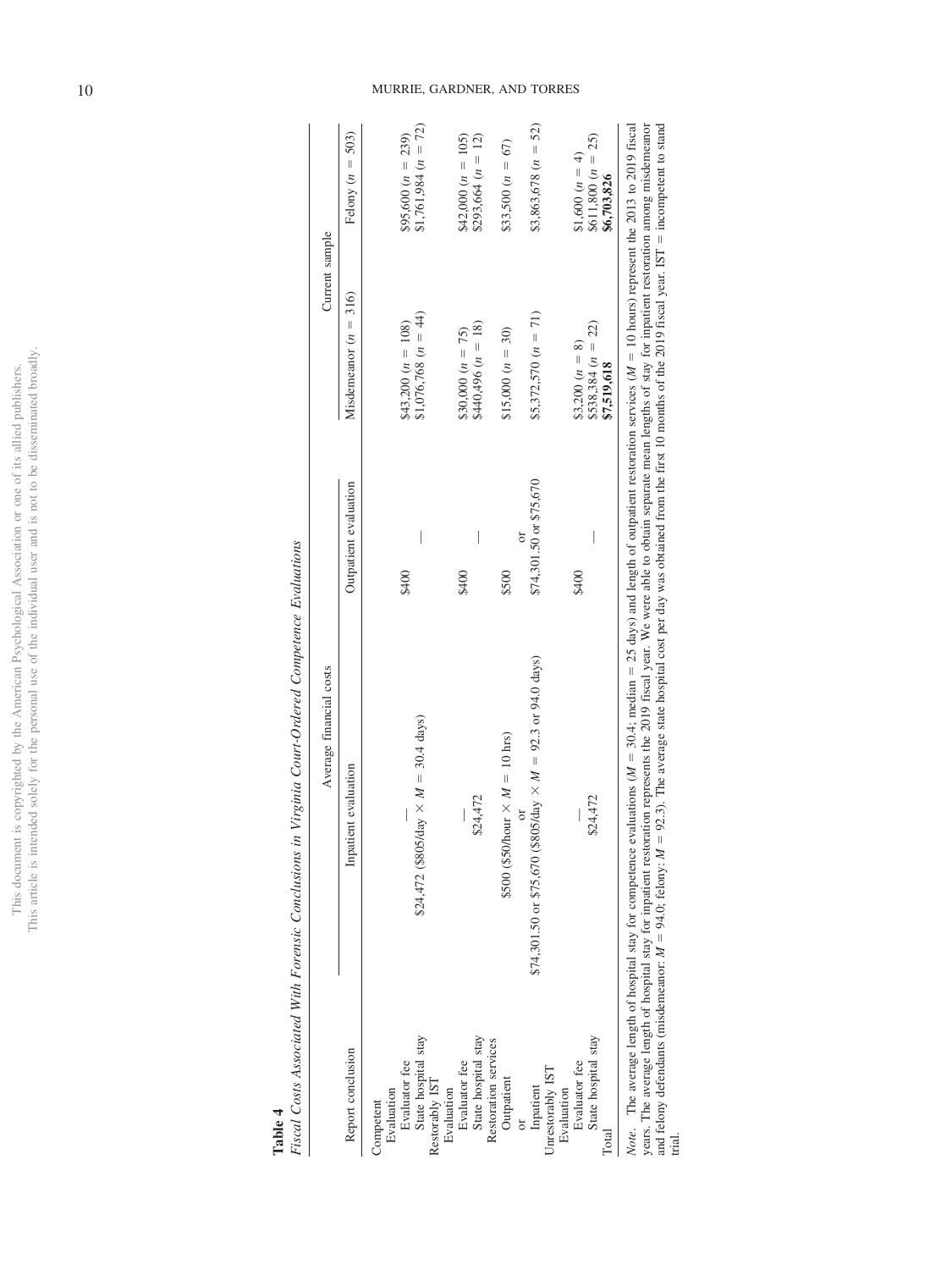appears accessible only through the criminal justice system. The high rate of recommendations for inpatient treatment strongly suggests that many of those facing only misdemeanor charges have severe psychiatric illness that warrants intensive treatment. However, it may be reasonable to ask whether the competency system is the best route to that needed treatment.

For defendants facing felony charges, competency evaluation and restoration is a crucial, constitutionally required protection to ensure a defendant can meaningfully understand and participate in proceedings. The same is true for defendants facing misdemeanor charges, of course, but the government interest in prosecuting misdemeanors tends to be less compelling. Indeed, government interest in prosecuting misdemeanors among mentally ill defendants might reasonably consider the costs of competence evaluation and treatment. These costs comprise not only the fiscal costs of evaluation and treatment which total around \$75,000 each for misdemeanor defendants referred to inpatient restoration— but also the human costs of delays awaiting this treatment, both for the defendant facing only misdemeanor charges and for all other defendants further down the waitlist for competency services in this era of competency crisis. Although there is probably no single or simple approach—at least one that will satisfy all stakeholders—that adequately addresses the disproportionate role of misdemeanor charges in the competency crisis, we suspect two broad categories of intervention hold the most promise: misdemeanorspecific competency policies and diversion to mental health treatment.

### *Misdemeanor-Specific Competency Policies*

Some jurisdictions have already changed the policies around competency services to handle misdemeanor cases differently from felony cases. For example, Ohio limits restoration efforts to 30 or 60 days for misdemeanor offenses, depending on severity (Ohio Rev. Code Ann., 2020). The most extreme approach is the state of New York, where judges do not order restoration for defendants who are found incompetent to face misdemeanor charges and instead dismiss misdemeanor charges following a brief period of observation (N.Y. Crim. Proc. Law, 2020).

Virginia initiated small changes in 2009, mentioned earlier, by creating a 45-day rule that requires a new report on competence be submitted to the court within 45 days (rather than the usual 90 days) of restoration efforts for those defendants facing certain qualifying misdemeanor offenses. The goal was to reduce the instances in which defendants spent lengthy periods in restoration services for misdemeanor charges (sometimes longer than they would have served in jail had they been convicted of the misdemeanors). In our sample, there were 50 CST reports addressing defendants facing these qualifying misdemeanor charges; most (54%) of these were opined IST, with a higher percentage of unrestorably incompetent opinions (10%) and a higher rate of recommendation for inpatient treatment (81%) than any other subset of the sample. This suggests the legislation identified a population of CST examinees who are likely to be more psychiatrically ill and more likely to require intensive restoration treatment. However, these same factors suggest that a relatively small portion would be restored to competence within the 45-day period identified in statute and thus suggest many of these defendants will spend much more time in restoration treatment than they would have served in jail (if convicted of the misdemeanor with which they were charged). Perhaps the longer confinement is warranted if competence restoration is indeed the only route for treatment for these misdemeanor-level defendants. But might there be other routes to treatment for those misdemeanor-level defendants who need it? And might there be routes to treatment that cost less than a \$75,000 period of inpatient restoration?

### *Diversion to Mental Health Treatment*

Misdemeanor-specific changes to competence policy are likely to better steward resources in an era of lengthy waitlists and competency crisis. For example, dropping misdemeanor charges upon a finding of incompetence is certainly thrifty in the short term. However, these approaches do not always ensure adequate treatment for those who need it, which may constrain long-term effectiveness. Bypassing restoration efforts and dropping charges for a defendant with severe illness, for example, does little to prevent the defendant from returning to court with a new misdemeanor charge. Thus, a second strategy is diversion. Diversion reduces the overall number of people awaiting competency services, thus reducing wait times for those who do require the services. The competency process can be slow; evaluations averaged 58 days from court order until receipt of report in our Virginia sample. Thus, roughly 2 months pass, with a defendant sometimes waiting in jail, before treatment begins. Restoration services then typically span several months (Gowensmith & Murrie, in press). Thus, diversion efforts often provide a faster route to treatment, and that treatment may be completed more rapidly (perhaps without a lengthy—or any—inpatient stay in a psychiatric hospital).

According to the sequential intercept model (see Munetz & Griffin, 2006), diversion can occur at multiple points before courts or counsel would raise questions of competency. Examples at the early intercepts might include crisis intervention training, crisis centers, assessment ("drop off") centers, arraignment-based diversion, mental health courts/dockets, and court-based clinicians. These tend to divert many people into mental health care and other needed resources, including people who would otherwise progress to become defendants in the competency evaluation and restoration systems (DeMatteo et al., 2013). Some diversion strategies may maintain the possibility of pending charges as leverage to require the individual to participate in mental health treatment.

Even after a defendant begins competency services, diversion remains a possibility. For example, Los Angeles County initiated the Misdemeanor Incompetent to Stand Trial—Community Based Restoration program to divert mentally ill individuals awaiting competency restoration from jails. The program identifies incompetent defendants who could be eligible for one of several different levels of community care. They are released from jail to enter court-ordered, community-based treatment, usually with an involuntary medication order and a requirement to return to court for progress reports (Ochoa & Simpson, 2017). In the years following its 2015 inception, 2,242 patients have been diverted from jails to community treatment programs (Los Angeles County Health Services Office of Diversion & Re-Entry, 2020), at which point their charges are typically dropped.

### **Limitations**

We reviewed competence evaluations but could not access the actual court decisions about the defendant's competence. Of course, several studies have revealed that judicial decisions about competence follow evaluator opinions in more than 90% of cases (Gowensmith et al., 2012; Zapf et al., 2004), so evaluator opinions are likely a very close proxy for judicial opinions about competence in this sample as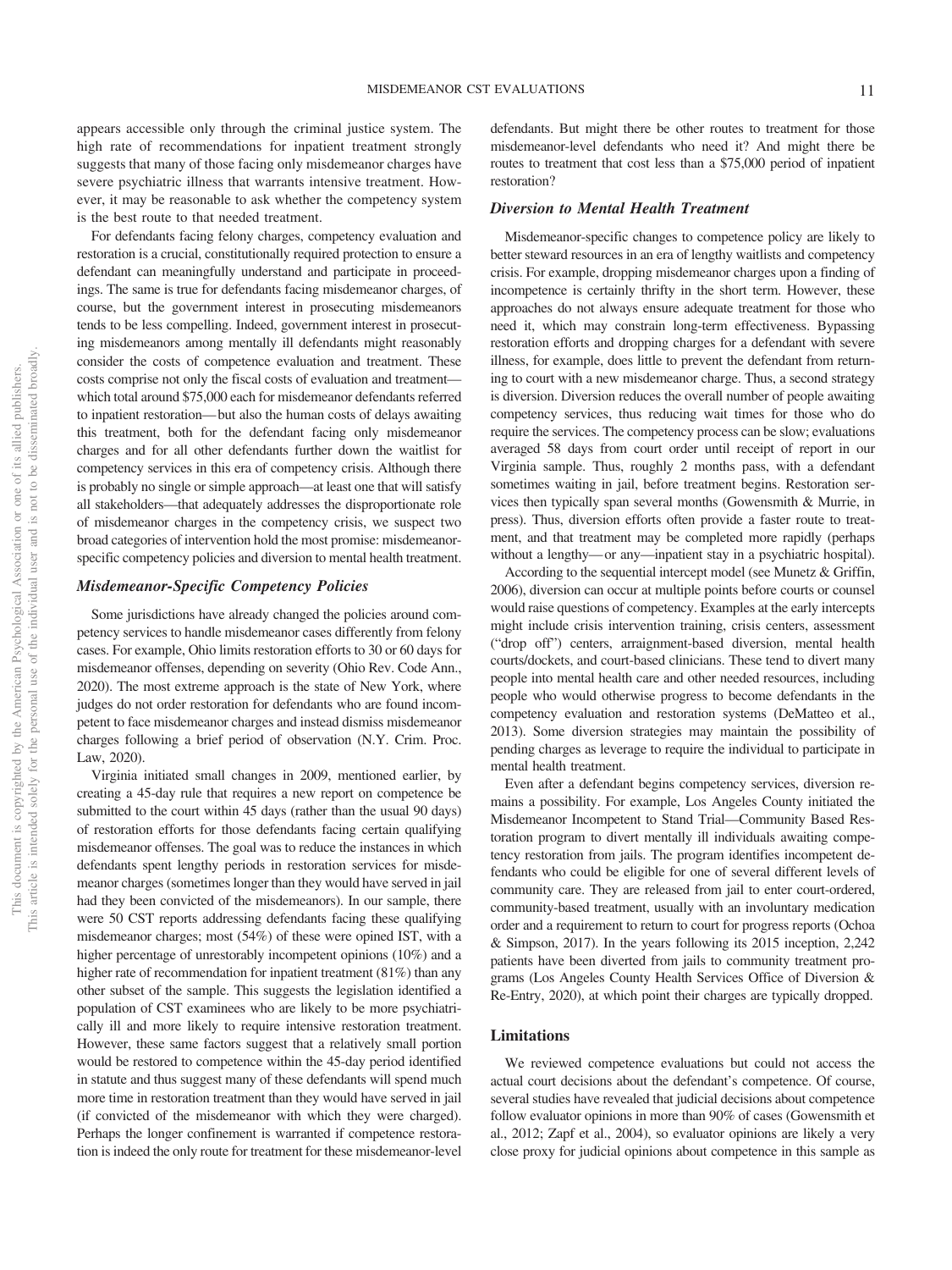well. Similarly, we have no data on how consistently judges follow evaluator recommendations for inpatient versus outpatient restoration, although anecdotal evidence suggests Virginia judges often follow these recommendations as well, particularly because outpatient restoration can include jail-based restoration (so judges need not order inpatient restoration solely for public safety concerns). The greater problem is that we do not know what the court decided about restoration efforts, such as ordering restoration as recommended or dismissing charges entirely when a defendant facing only misdemeanor charges was opined incompetent or unrestorably incompetent.

More broadly, we do not know about those similar defendants who were not included in our sample. We suspect that defense counsel may not have raised questions about competence—even with some defendants for whom such questions were warranted— because they recognize the potential for the competency process to span much longer than a relatively brief adjudication and sentence; this concern would apply less to felony evaluations. We also have no way of knowing how many defendants with serious mental illness, facing only misdemeanor charges, might have been somehow diverted from the competency system. These may have occurred through formal diversion programs or simply dropped charges. Any such diversion would be far more likely among those facing misdemeanor charges than among those facing felony charges, so our findings certainly cannot be considered to reflect the "true" rates of incompetence among those facing misdemeanors versus felonies. However, the pattern in this sample—in which IST was more common among those facing only misdemeanors than those facing only felonies—likely holds true.

### **Conclusions**

A national competency crisis poses substantial challenges to the public forensic mental health system and substantial risks for defendants with serious mental illness in jails awaiting competence evaluation or restoration. Though the crisis likely has many causes, this is the first study to systematically explore the role of misdemeanor charges. Findings reveal that defendants who are referred for competence evaluation and facing only misdemeanor charges are more likely than those facing felony charges to manifest symptoms of serious psychiatric illness, be opined incompetent, and referred for inpatient competence restoration. Though restoration services may indeed provide much-needed treatment, there may be better ways to provide appropriate treatment more promptly and more affordably. Likewise, there may be better ways to mitigate the broader competency crisis by exploring new restoration policies, or prioritizing diversion, for defendants facing only misdemeanor charges in the competency system.

### **References**

- Abramson, M. F. (1972). The criminalization of mentally disordered behavior: Possible side-effect of a new mental health law. *Hospital & Community Psychiatry*, *23*(4), 101–105. [https://doi.org/10.1176/ps.23.4](https://doi.org/10.1176/ps.23.4.101) [.101](https://doi.org/10.1176/ps.23.4.101)
- Agnew Beck Consulting. (2019). *Feasibility study for a forensic psychiatric hospital*. Alaska Department of Health and Social Services. Retrieved from [http://dhss.alaska.gov/API/Documents/AdminChanges/](http://dhss.alaska.gov/API/Documents/AdminChanges/ForensicPsychiatricHospital_FeasibilityStudy_DraftPhase1_Presentation.pdf) [ForensicPsychiatricHospital\\_FeasibilityStudy\\_DraftPhase1\\_Presentation](http://dhss.alaska.gov/API/Documents/AdminChanges/ForensicPsychiatricHospital_FeasibilityStudy_DraftPhase1_Presentation.pdf) [.pdf](http://dhss.alaska.gov/API/Documents/AdminChanges/ForensicPsychiatricHospital_FeasibilityStudy_DraftPhase1_Presentation.pdf)
- American Bar Association. (1989). *American Bar Association criminal justice mental health standards*. Author.
- Berman, L. M., & Osborne, Y. H. (1987). Attorney's referrals for competency to stand trial evaluations: Comparisons of referred and nonreferred clients. *Behavioral Sciences & the Law*, *5*(3), 373–380. [https://](https://doi.org/10.1002/bsl.2370050310) [doi.org/10.1002/bsl.2370050310](https://doi.org/10.1002/bsl.2370050310)
- Bonnie, R. J., & Grisso, T. (2000). Adjudicative competence and youthful offenders. In T. Grisso & R. G. Schwartz (Eds.), *Youth on trial: A developmental perspective on juvenile justice* (pp. 73–103). University of Chicago Press.
- Callahan, L., & Pinals, D. A. (2020). Challenges to reforming the competence to stand trial and competence restoration system. *Psychiatric Services*, *71*(7), 691– 697.<https://doi.org/10.1176/appi.ps.201900483>
- Center for Legal Advocacy dba Disability Law Colorado v. Barnes and Marshall (United States District Court Colorado, 2018). Retrieved from [https://disabilitylawco.org/sites/default/files/uploads/DLC%202018%](https://disabilitylawco.org/sites/default/files/uploads/DLC%202018%200613%2082%20Unop%20M%20to%20Reopen%20for%20Enfrcment%20of%20Stlmt.pdf?) [200613%2082%20Unop%20M%20to%20Reopen%20for%20Enfrcment%20](https://disabilitylawco.org/sites/default/files/uploads/DLC%202018%200613%2082%20Unop%20M%20to%20Reopen%20for%20Enfrcment%20of%20Stlmt.pdf?) [of%20Stlmt.pdf?](https://disabilitylawco.org/sites/default/files/uploads/DLC%202018%200613%2082%20Unop%20M%20to%20Reopen%20for%20Enfrcment%20of%20Stlmt.pdf?)
- Chauhan, P., & Travis, J. (2018). Introduction to special issue: Misdemeanor Justice Project—A focus on criminal justice system responses to lower level offenses. *Criminal Justice Policy Review*, 29(6-7), 527-535.<https://doi.org/10.1177/0887403418766622>
- Cicchetti, D. V., & Sparrow, S. A. (1981). Developing criteria for establishing interrater reliability of specific items: Applications to assessment of adaptive behavior. *American Journal of Mental Deficiency*, *86*(2), 127–137.
- Cochrane, R. E., Grisso, T., & Frederick, R. I. (2001). The relationship between criminal charges, diagnoses, and psycholegal opinions among federal pretrial defendants. *Behavioral Sciences & the Law*, *19*(4), 565–582.<https://doi.org/10.1002/bsl.454>
- Colorado Department of Human Services. (2015). *Needs analysis: Current status, strategic positioning, and future planning*. Retrieved from [http://](http://www.colorado.gov/cs/Satellite?c=Page&childpagename=CDHS-BehavioralHealth/CBONLayout&cid=1251662741340&pagename=CBONWrapper) [www.colorado.gov/cs/Satellite?c](http://www.colorado.gov/cs/Satellite?c=Page&childpagename=CDHS-BehavioralHealth/CBONLayout&cid=1251662741340&pagename=CBONWrapper)-Page&childpagename-CDHS-[BehavioralHealth/CBONLayout&cid](http://www.colorado.gov/cs/Satellite?c=Page&childpagename=CDHS-BehavioralHealth/CBONLayout&cid=1251662741340&pagename=CBONWrapper)=1251662741340&pagename= **[CBONWrapper](http://www.colorado.gov/cs/Satellite?c=Page&childpagename=CDHS-BehavioralHealth/CBONLayout&cid=1251662741340&pagename=CBONWrapper)**
- Colorado Department of Human Services. (2019). *Special master monthly compliance report*. Unpublished report.
- DeMatteo, D., LaDuke, C., Locklair, B. R., & Heilbrun, K. (2013). Community-based alternatives for justice-involved individuals with severe mental illness: Diversion, problem-solving courts, and reentry. *Journal of Criminal Justice*, *41*(2), 64 –71. [https://doi.org/10.1016/j](https://doi.org/10.1016/j.jcrimjus.2012.09.002) [.jcrimjus.2012.09.002](https://doi.org/10.1016/j.jcrimjus.2012.09.002)
- Dusky v. United States, 362 U.S. 402 (1960).
- Dvoskin, J. A., Knoll, J. L., & Silva, M. (2020). A brief history of the criminalization of mental illness. *CNS Spectrums*, *25*(5), 638 – 650. <https://doi.org/10.1017/S1092852920000103>
- Fleiss, J. L. (1981). *Statistical methods for rates and proportions* (2nd ed.). Wiley.
- Gardner, B. O., Murrie, D. C., & Torres, A. (2018). Insanity findings and evaluation practices: A state-wide review of court-ordered reports. *Behavioral Sciences & the Law*, *36*(3), 303–316. [https://doi.org/10.1002/](https://doi.org/10.1002/bsl.2344) [bsl.2344](https://doi.org/10.1002/bsl.2344)
- Gardner, B. O., Murrie, D. C., & Torres, A. N. (2020). The impact of misdemeanor arrests in forensic mental health services: A state-wide review of Virginia sanity evaluations. *Law and Human Behavior*, *44*(4), 286 –299.<https://doi.org/10.1037/lhb0000417>
- Gowensmith, W. N. (2019). Resolution or resignation: The role of forensic mental health professionals amidst the competency services crisis. *Psychology, Public Policy, and Law*, *25*(1), 1–14. [https://doi.org/10.1037/](https://doi.org/10.1037/law0000190) [law0000190](https://doi.org/10.1037/law0000190)
- Gowensmith, W. N., & Murrie, D. C. (in press). Competence restoration. In R. Roesch (Ed.), *Routledge encyclopedia of psychology in the real world*. Routledge. Retrieved from [https://disabilitylawco.org/sites/](https://disabilitylawco.org/sites/default/files/uploads/DLC%202018%200613%2082%20Unop%20M%20to%20Reopen%20for%20Enfrcment%20of%20Stlmt.pdf) [default/files/uploads/DLC%202018%200613%2082%20Unop%20](https://disabilitylawco.org/sites/default/files/uploads/DLC%202018%200613%2082%20Unop%20M%20to%20Reopen%20for%20Enfrcment%20of%20Stlmt.pdf) [M%20to%20Reopen%20for%20Enfrcment%20of%20Stlmt.pdf](https://disabilitylawco.org/sites/default/files/uploads/DLC%202018%200613%2082%20Unop%20M%20to%20Reopen%20for%20Enfrcment%20of%20Stlmt.pdf)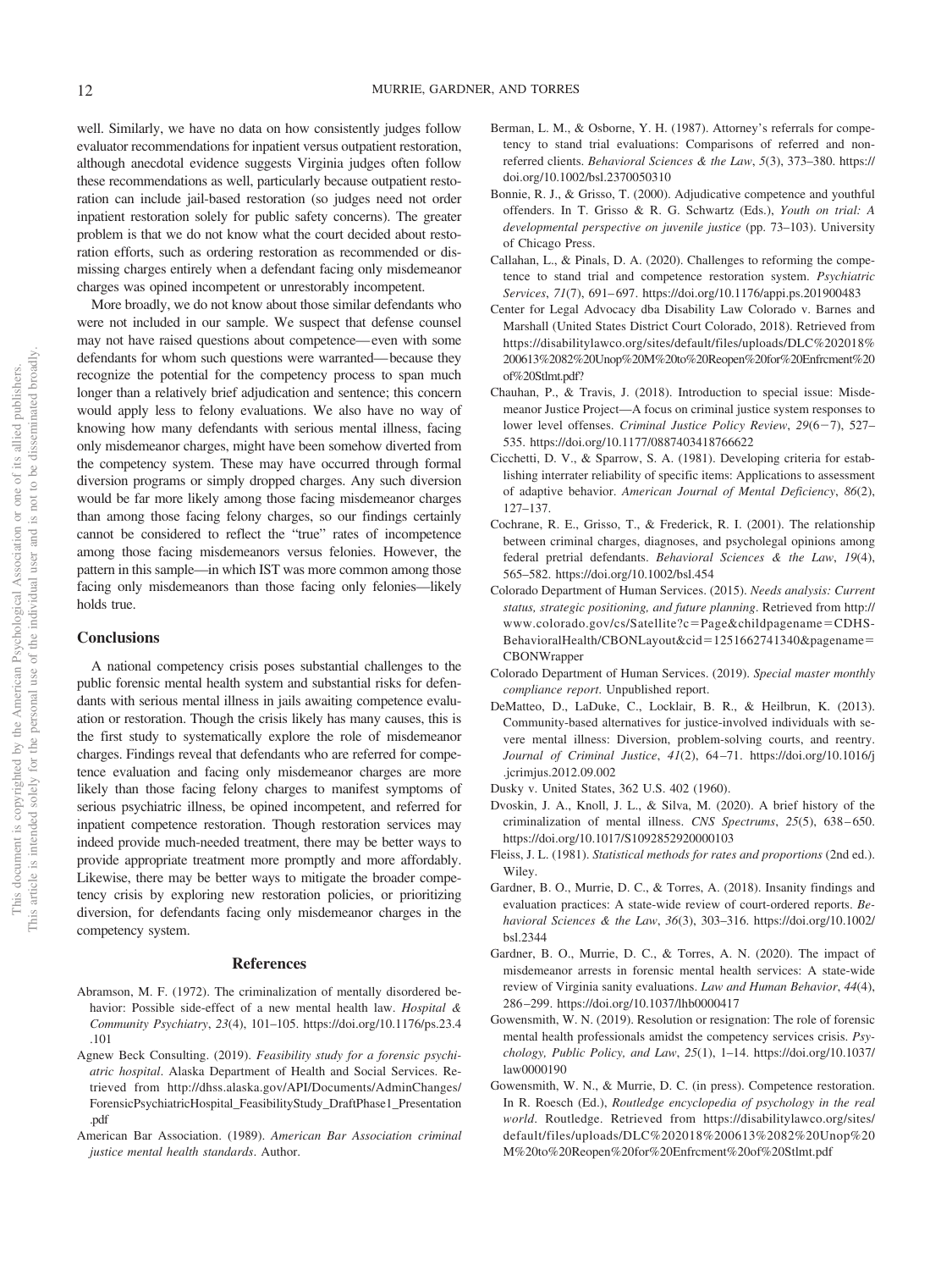- Gowensmith, W. N., Murrie, D. C., & Boccaccini, M. T. (2012). Field reliability of competence to stand trial opinions: How often do evaluators agree, and what do judges decide when evaluators disagree? *Law and Human Behavior*, *36*(2), 130 –139. [https://doi.org/10.1037/](https://doi.org/10.1037/h0093958) [h0093958](https://doi.org/10.1037/h0093958)
- Hashimoto, E. J. (2007). The price of misdemeanor representation. *William and Mary Law Review*, *49*, 461–513. Retrieved from [https://scholarship](https://scholarship.law.wm.edu/wmlr/) [.law.wm.edu/wmlr/](https://scholarship.law.wm.edu/wmlr/)
- Hoge, S. K., Bonnie, R. J., Poythress, N., & Monahan, J. (1992). Attorneyclient decision-making in criminal cases: Client competence and participation as perceived by their attorneys. *Behavioral Sciences & the Law*, *10*(3), 385–394.<https://doi.org/10.1002/bsl.2370100308>
- Huber, A. (2019, September). *Felony and misdemeanor competency orders*. Presentation to the Washington State Senate Behavioral Health Subcommittee to the Health and Long Term Care Committee. Washington Department of Social and Health Services.
- Joint Legislative and Audit Review Committee. (2014). *State of Washington final report: Competency to stand trial, Phase II* (Report No. 14-1). Author.
- Junginger, J., Clypoole, C., Ranilo, I., & Crisanti, A. (2006). Effects of serious mental illness and substance abuse on criminal offenses. *Psychiatric Services*, *57*, 879 – 882. [https://doi.org/10.1176/ps.2006.57.6](https://doi.org/10.1176/ps.2006.57.6.879) [.879](https://doi.org/10.1176/ps.2006.57.6.879)
- Katz, M. H. (2016). *Examination of increase in mental health competency cases*. Los Angeles County Health Agency. Retrieved from [http://file](http://file.lacounty.gov/SDSInter/bos/supdocs/102162.pdf) [.lacounty.gov/SDSInter/bos/supdocs/102162.pdf](http://file.lacounty.gov/SDSInter/bos/supdocs/102162.pdf)
- Lamb, H. R., & Weinberger, L. E. (1998). Persons with severe mental illness in jails and prisons: A review. *Psychiatric Services*, *49*(4), 483– 492.<https://doi.org/10.1176/ps.49.4.483>
- Landis, J. R., & Koch, G. G. (1977). The measurement of observer agreement for categorical data. *Biometrics*, *33*(1), 159 –174. [https://doi](https://doi.org/10.2307/2529310) [.org/10.2307/2529310](https://doi.org/10.2307/2529310)
- Los Angeles County Health Services Office of Diversion and Re-Entry. (2020). *Clinical programs dashboard*. Retrieved from [http://file](http://file.lacounty.gov/SDSInter/dhs/1072371_ClinicalProgramsDashboard.pdf) [.lacounty.gov/SDSInter/dhs/1072371\\_ClinicalProgramsDashboard.pdf](http://file.lacounty.gov/SDSInter/dhs/1072371_ClinicalProgramsDashboard.pdf)
- Melton, G. B., Petrila, J., Poythress, N. G., & Slobogin, C. (2007). *Psychological evaluations for the courts: A handbook for mental health professionals and lawyers* (3rd ed.). Guilford Press.
- Mossman, D., Noffsinger, S. G., Ash, P., Frierson, R. L., Gerbasi, J., Hackett, M., Lewis, C. F., Pinals, D. A., Scott, C. L., Sieg, K. G., Wall, B. W., & Zonana, H. V. (2007). AAPL practice guideline for the forensic psychiatric evaluation of competence to stand trial. *The Journal of the American Academy of Psychiatry and the Law*, *35*(Suppl. 4), S3–S72.
- Munetz, M. R., & Griffin, P. A. (2006). Use of the sequential intercept model as an approach to decriminalization of people with serious mental illness. *Psychiatric Services*, *57*(4), 544 –549. [https://doi.org/10.1176/ps](https://doi.org/10.1176/ps.2006.57.4.544) [.2006.57.4.544](https://doi.org/10.1176/ps.2006.57.4.544)
- Murrie, D. C., Gardner, B. O., & Torres, A. N. (2020). Competency to stand trial evaluations: A state-wide review of court-ordered reports. *Behavioral Sciences & the Law*, *38*(1), 32–50. [https://doi.org/10.1002/](https://doi.org/10.1002/bsl.2436) [bsl.2436](https://doi.org/10.1002/bsl.2436)
- Murrie, D. C., & Zelle, H. (2015). Criminal competencies. In B. Cutler & P. Zapf (Eds.), *The APA handbook of forensic psychology* (pp. 115–158). American Psychological Association.
- Natapoff, A. (2018). *Punishment without crime: How our massive misdemeanor system traps the innocent and makes America more unequal*. Hachette Book Group.
- N.Y. Crim. Proc. Law § 730.50 (2020).
- Ochoa, K. C., & Simpson, J. R. (2017). To jail or not to jail: Trial competency restoration for misdemeanants. *American Academy of Psychiatry and the Law Newsletter*, *29*, 35. Retrieved from [https://www](https://www.aapl.org/docs/newsletter/January%202017.pdf) [.aapl.org/docs/newsletter/January%202017.pdf](https://www.aapl.org/docs/newsletter/January%202017.pdf)
- Ohio Rev. Code Ann. § 2945.38 (2020).
- Oregon Advocacy Center v. Mink, 322 F. 3d 1101 (2003).
- Pirelli, G., Gottdiener, W. H., & Zapf, P. A. (2011). A meta-analytic review of competency to stand trial research. *Psychology, Public Policy, and Law*, *17*(1), 1–53.<https://doi.org/10.1037/a0021713>
- Pooler, T. (2015). Targeting the mental health needs of misdemeanor defendants: An impact evaluation of the Bronx Mental Health Initiative. *Center for Court Innovation*. Retrieved from [http://www.courtinnovation](http://www.courtinnovation.org/sites/default/files/documents/TargetingTheMentalHealthNeedsOfMisdemeanorDefendants.pdf) [.org/sites/default/files/documents/TargetingTheMentalHealthNeeds](http://www.courtinnovation.org/sites/default/files/documents/TargetingTheMentalHealthNeedsOfMisdemeanorDefendants.pdf) [OfMisdemeanorDefendants.pdf](http://www.courtinnovation.org/sites/default/files/documents/TargetingTheMentalHealthNeedsOfMisdemeanorDefendants.pdf)
- Poythress, N. G., Bonnie, R. J., Monahan, J., Otto, R., & Hoge, S. K. (2002). *Adjudicative competence: The MacArthur studies*. Kluwer Academic/Plenum Press.<https://doi.org/10.1007/978-1-4419-8493-7>
- Roesch, R., Zapf, P. A., Golding, S. L., & Skeem, J. L. (1999). Defining and assessing competency to stand trial. In A. K. Hess & I. B. Weiner (Eds.), *The handbook of forensic psychology* (2nd ed., pp. 327–349). Wiley.
- Rosenfeld, B., & Ritchie, K. (1998). Competence to stand trial: Clinician reliability and the role of offense severity. *Journal of Forensic Science*, *43*, 151–157.
- Sewall, A. (2016, March 18). L. A. County supervisors order report on unexplained surge in mental competency cases. Los Angeles Times. Retrieved from [https://www.latimes.com/local/lanow/la-me-ln-mental](https://www.latimes.com/local/lanow/la-me-ln-mental-competency-cases-20160308-story.html)[competency-cases-20160308-story.html](https://www.latimes.com/local/lanow/la-me-ln-mental-competency-cases-20160308-story.html)
- Steadman, H. J., Osher, F. C., Robbins, P., Case, B., & Samuels, S. (2009). Prevalence of serious mental illness among jail inmates. *Psychiatric Services*, *60*(6), 761–765.<https://doi.org/10.1176/ps.2009.60.6.761>
- Stevenson, M. T., & Mayson, S. G. (2018). The scale of misdemeanor justice. *Boston University Law Review*, *98*, 731–777. Retrieved from [https://digitalcommons.law.uga.edu/fac\\_artchop/1210](https://digitalcommons.law.uga.edu/fac_artchop/1210)
- Stevenson, M. T., & Mayson, S. G. (2020). Misdemeanors by the numbers. *Boston College Law Review*, *61*(3), 971–1044. Retrieved from [https://](https://lawdigitalcommons.bc.edu/bclr/vol61/iss3/4) [lawdigitalcommons.bc.edu/bclr/vol61/iss3/4](https://lawdigitalcommons.bc.edu/bclr/vol61/iss3/4)
- Substance Abuse and Mental Health Services Administration. (2018). *Key substance use and mental health indicators in the United States: Results from the 2017 National Survey on Drug Use and Health* (HHS Publication No. SMA 18 –5068, NSUDH Series H-53). Center for Behavioral Health Statistics and Quality, Substance Abuse and Mental Health Services Administration. Retrieved from [https://www.samhsa.gov/data/](https://www.samhsa.gov/data/sites/default/files/cbhsq-reports/NSDUHFFR2017/NSDUHFFR2017.pdf) [sites/default/files/cbhsq-reports/NSDUHFFR2017/NSDUHFFR2017.pdf](https://www.samhsa.gov/data/sites/default/files/cbhsq-reports/NSDUHFFR2017/NSDUHFFR2017.pdf)
- Trueblood v. Washington State Department of Social and Health Services, 101 F. Supp. 3d 1010 (W. D. Wash. 2015). Retrieved from [https://](https://caselaw.findlaw.com/us-9th-circuit/1734234.html) [caselaw.findlaw.com/us-9th-circuit/1734234.html](https://caselaw.findlaw.com/us-9th-circuit/1734234.html)
- Tullis, P. (2019, December 6). *When mental illness becomes a jail sentence*. The Atlantic. Retrieved from [https://www.theatlantic.com/politics/](https://www.theatlantic.com/politics/archive/2019/12/when-mental-illness-becomes-jail-sentence/603154/) [archive/2019/12/when-mental-illness-becomes-jail-sentence/603154/](https://www.theatlantic.com/politics/archive/2019/12/when-mental-illness-becomes-jail-sentence/603154/) Virginia Code § 19.2–169.1 (2020).
- Warburton, K., McDermott, B. E., Gale, A., & Stahl, S. M. (2020). A survey of national trends in psychiatric patients found incompetent to stand trial: Reasons for the reinstitutionalization of people with serious mental illness in the United States. *CNS Spectrums*, *25*(2), 245–251. <https://doi.org/10.1017/S1092852919001585>
- Warren, J. I., Fitch, W. L., Dietz, P. E., & Rosenfeld, B. D. (1991). Criminal offense, psychiatric diagnosis, and psycholegal opinion: An analysis of 894 pretrial referrals. *Bulletin of the American Academy of Psychiatry & the Law*, *19*, 63– 69. Retrieved from [http://jaapl.org/content/](http://jaapl.org/content/19/1/63) [19/1/63](http://jaapl.org/content/19/1/63)
- Warren, J. I., Murrie, D. C., Stejskal, W., Colwell, L. H., Morris, J., Chauhan, P., & Dietz, P. (2006). Opinion formation in evaluating the adjudicative competence and restorability of criminal defendants: A review of 8,000 evaluations. *Behavioral Sciences & the Law*, *24*(2), 113–132.<https://doi.org/10.1002/bsl.699>
- <span id="page-12-0"></span>Wik, A., Hollen, V., & Fisher, W. H. (2017). *Forensic patients in state psychiatric hospitals: 1999 –2016*. National Association of State Mental Health Program Directors.